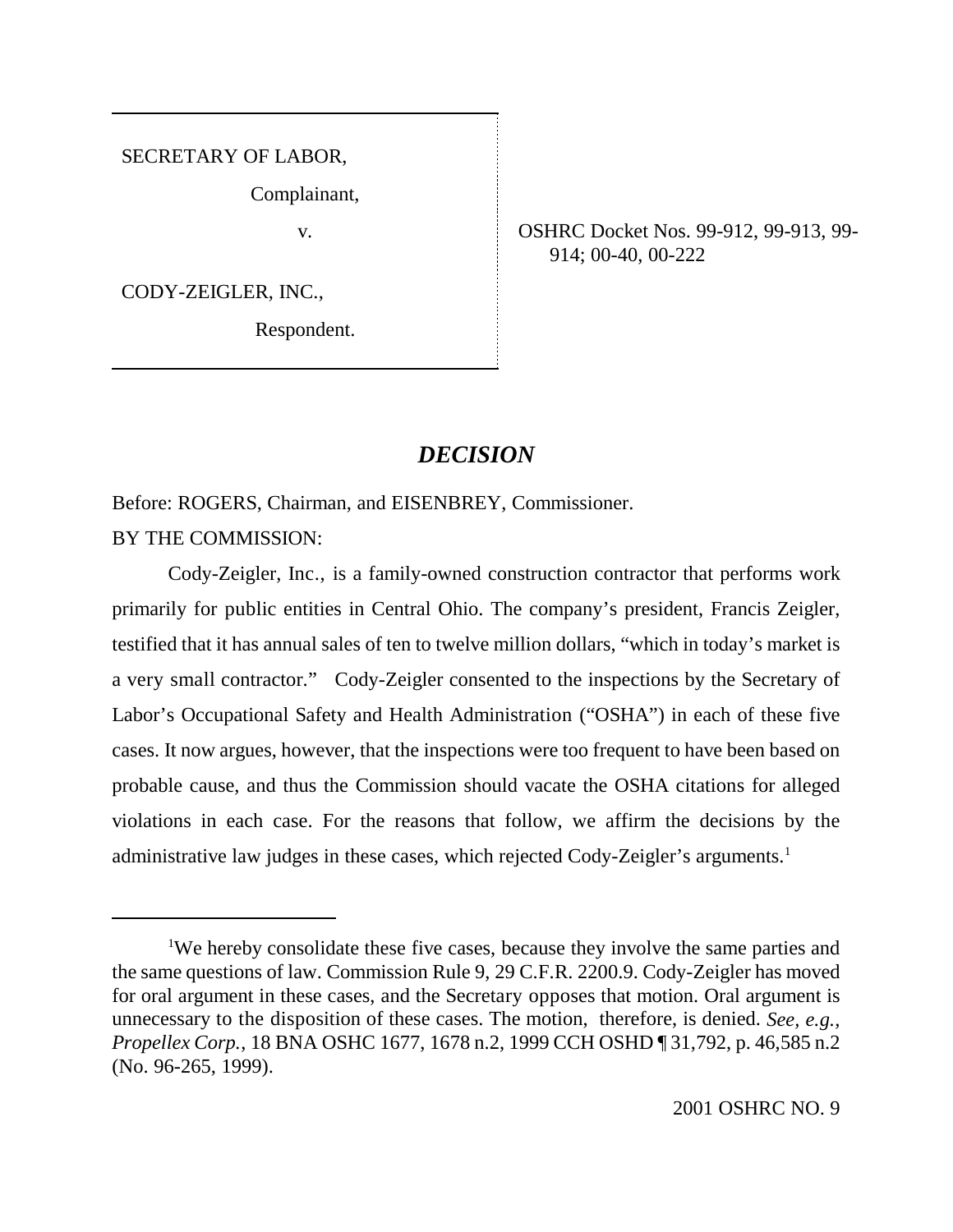From 1998 through January 2000, OSHA conducted inspections of approximately eleven Ohio worksites on which Cody-Zeigler served as a general trades contractor. The five programmed inspections that led to the citations in these cases included three that began in April 1999: Evans Park Aquatic Center in Grove City, Ohio; Stillman Hall Addition on the Ohio State University Campus in Columbus, Ohio; and Marysville Hospital in Marysville, Ohio. The other two inspections were in December 1999: a Science Department building for Ohio State University in Columbus, Ohio (inspected on December 21), and a new high school for the Lakewood Board of Education in Hebron, Ohio (inspected on December 30). It is undisputed that Cody's worksite representatives consented to each of those five inspections when OSHA's compliance officers arrived to inspect.<sup>2</sup>

After contesting the citations arising from each inspection, Cody-Zeigler sought discovery in order to determine whether there was a violation of section 8(a) of the Act based on lack of administrative probable cause for the inspections. Review Commission Administrative Law Judges Ann Z. Cook, who decided the first three cases, and Ken S. Welsch, who decided the other two, denied the motions. Judge Cook stated: "Respondent has

<sup>&</sup>lt;sup>2</sup> According to the affidavit of the Secretary's counsel in the first three cases, "[e]ach of the three work sites was inspected based upon a listing in a report generated and provided by the University of Tennessee's Construction Resources Analysis Department." The University provides computer-generated inspection lists to OSHA's area offices, on which they are to base their programmed inspections. Those inspection lists are based on information provided to the University monthly by the F. W. Dodge Co. OSHA Instruction CPL 2.25I, *Scheduling System for Programmed Inspections* (Jan. 4, 1995) (superseding OSHA Instruction CPL 2.45B, *Field Operations Manual* ("*FOM*"), CH-3, Chap.II.F.2.b.(2)). *See* OSHA Instruction CPL 2.103, *Field Inspection Reference Manual* ("*FIRM*"), Section 5, Chapter I.D.1. ("Programmed inspections shall be scheduled in accordance with Chapter II, F.2. of OSHA Instruction CPL 2.45B or a superseding directive.")

An OSHA compliance officer receives a Dodge Report for a particular construction project when first assigned to inspect that project. The Secretary's counsel provided Cody-Zeigler a copy of the Dodge Report for each of the three work sites inspected in April 1999.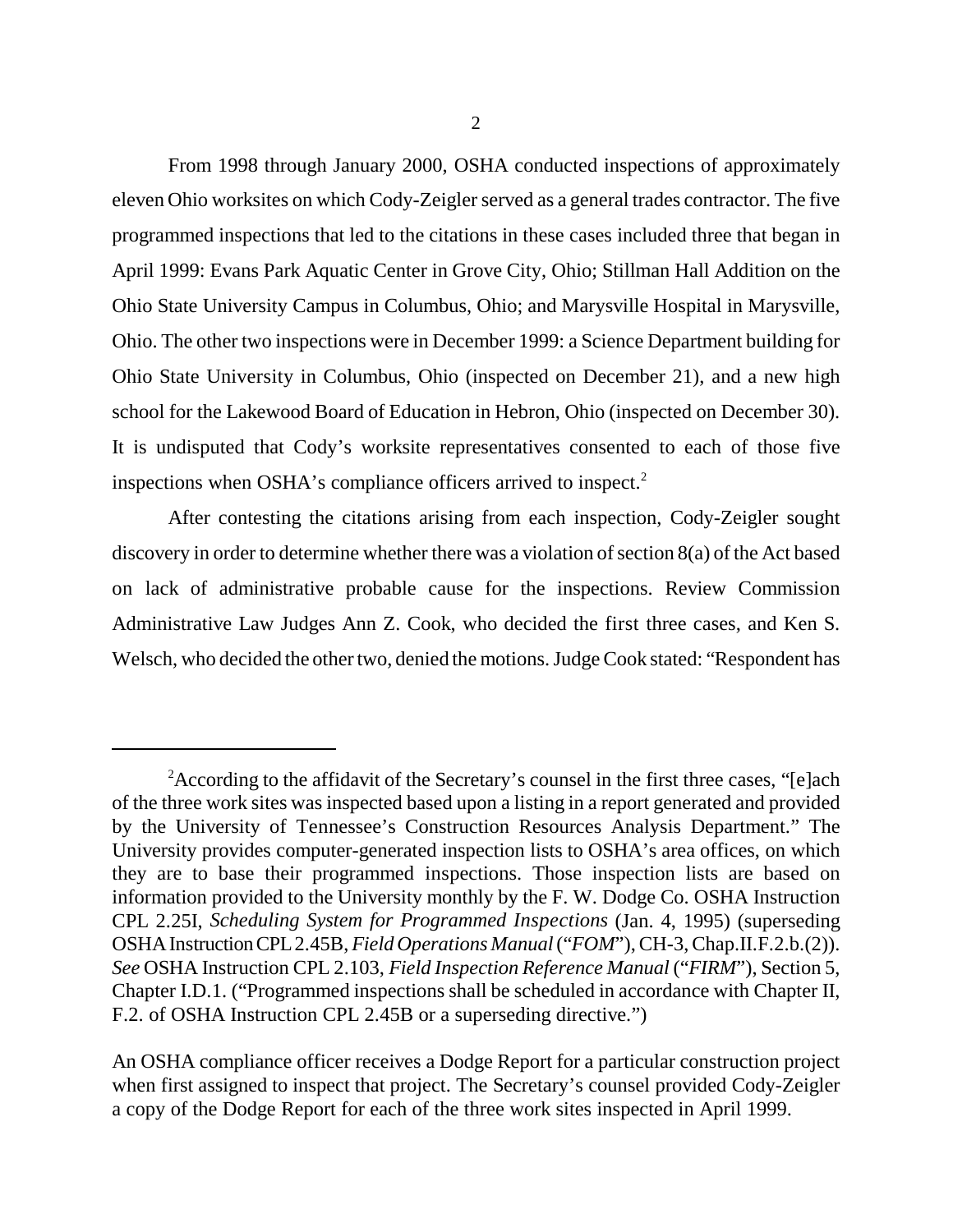not articulated a defense or otherwise put forth a colorable claim which could entitle it to discovery" of the material it sought.

# **DISCUSSION**

# **Fourth Amendment**

In holding that an employer has a constitutional right under the Fourth Amendment<sup>3</sup> to refuse entry to an OSHA inspector and insist on a warrant, the Supreme Court explained that one of the ways in which OSHA may obtain a warrant is to demonstrate administrative probable cause for the inspection. *Marshall v. Barlow's, Inc.*, 436 U.S. 307, 320-21 (1978). That is, OSHA may base an inspection on a "general administrative plan for the enforcement of the Act derived from neutral sources." *Id.* If the Secretary inspects pursuant to a warrant and issues a citation based on that inspection, the Commission has authority to "undertake a *de novo* inquiry to ascertain whether the Secretary's inspection conformed with the fourth amendment standards of probable cause and reasonableness." *Sarasota Concrete Co.*, 9 BNA OSHC 1608, 1611, 1981 CCH OSHD ¶ 25,360, p. 31,530 (No. 78-5264, 1981), *aff'd*, 693 F.2d 1061 (11th Cir. 1982).

If the employer consents to an OSHA inspection, however, the decisions are uniform that the employer may not later challenge the inspection on Fourth Amendment grounds, if it is within the scope of that consent. *E.g., L. R. Willson and Sons, Inc.*, 17 BNA OSHC 2059, 2061, 1995-97 CCH OSHD ¶ 31,262, p. 43,888 (employer waives "any protection

<sup>&</sup>lt;sup>3</sup>The Fourth Amendment to the United States Constitution provides:

The right of the people to be secure in their persons, houses, papers, and effects, against unreasonable searches and seizures, shall not be violated; and no Warrants shall issue but upon probable cause, supported by Oath or affirmation, and particularly describing the place to be searched, and the persons or things to be seized.

<sup>&</sup>quot;[E]xcept in certain carefully defined classes of cases, a search of private property without proper consent is 'unreasonable' unless it has been authorized by a valid search warrant." *Marshall v. Barlow's, Inc.*, 436 U.S. 307, 312 (1978) (quoting *Camara v. Municipal Court*, 387 U.S. 523, 528-29 (1967)). *Barlow's* held that OSHA cases are not among the exceptions.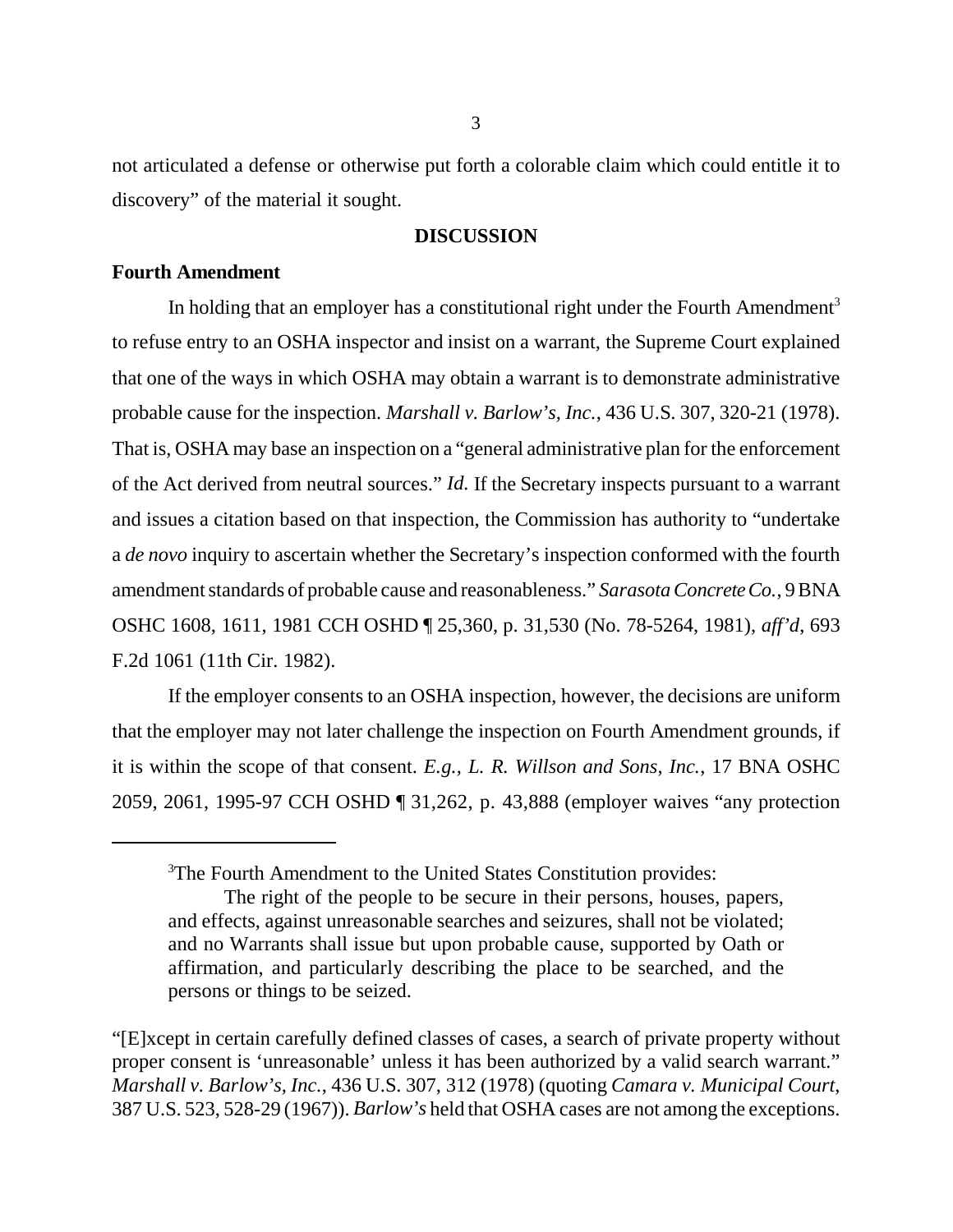under the Fourth Amendment" when it "has consented to a compliance officer's entry"), *rev'd in part on other grounds*, 134 F.3d 1235, 1240 (4th Cir. 1998), *cert. denied*, 525 U.S. 962 (1998); *Hamilton Fixture*, 16 BNA OSHC 1073, 1077 n.8, 1993-95 CCH OSHD ¶ 30,034, p. 41,173 n.8 (No. 88-1720, 1993) *aff'd without published opinion*, 28 F.3d 1213 (6th Cir. 1994); *Concrete Construction Co.*, 15 BNA OSHC 1614, 1617, 1991-93 CCH OSHD ¶ 29,681, p. 40,240 (No. 89-2019, 1992) ("waiver of Fourth Amendment rights occurs when an employer 'freely and voluntarily' consents to an inspection") (citing *Simplex Time Recorder Co. v. Secretary of Labor*, 766 F.2d 575, 582 (D.C. Cir. 1985) (lack of objection to inspection after consulting with counsel indicates consent); *Lake Butler Apparel v. Secretary*, 519 F.2d 84, 88 (5th Cir. 1975). Thus, under Commission and court precedent, Cody-Zeigler is precluded from a probable cause challenge under the Fourth Amendment regarding an OSHA inspection to which it has consented.4

<sup>4</sup> Cody-Zeigler argues that a recent Recommended Order by a Labor Department administrative law judge in *U. S. Dep't of Labor v. Bank of America, N.A.*, 1997-OFC-16 (August 25, 2000) (ALJ) requires a different result. That Recommended Order, however, deals with a different issue: the effect of the bank's *contractual consent* to Government inspections of its books and records, as a federal contractor. Courts have permitted postinspection probable cause challenges under the Fourth Amendment regarding inspections that are based on advance contractual consent. *See, e.g., U.S. v. Harris Methodist of Fort Worth*, 970 F.2d 94 (5th Cir. 1992); *First Alabama Bank of Montgomery v. Donovan*, 692 F.2d 714 (11th Cir. 1982).

By contrast where, as here, an inspection is based on consent given freely and voluntarily *at the time and place* of the inspection, the courts do not permit post-inspection probable cause challenges. In those situations, "[i]f a valid consent is obtained, then clearly there is no additional requirement of probable cause for the search. Indeed there is no requirement of reasonable suspicion as a prerequisite to seeking consent." 3 Wayne R. LaFave, *Search and Seizure* § 8.1 n.8 (3d ed. 1996) (collecting cases). *See, e.g., Florida v. Jimeno*, 500 U.S. 248, 250-51 (1991) ("we have long approved consensual searches because it is no doubt reasonable for the police to conduct a search once they have been permitted to do so") (citation omitted); *Schneckloth v. Bustamonte*, 412 U.S. 218, 219 (1973) (it is "well-settled that one of the specifically established exceptions to the requirements of *both a warrant and probable cause* is a search that is conducted pursuant to consent") (emphasis added); *United* (continued...)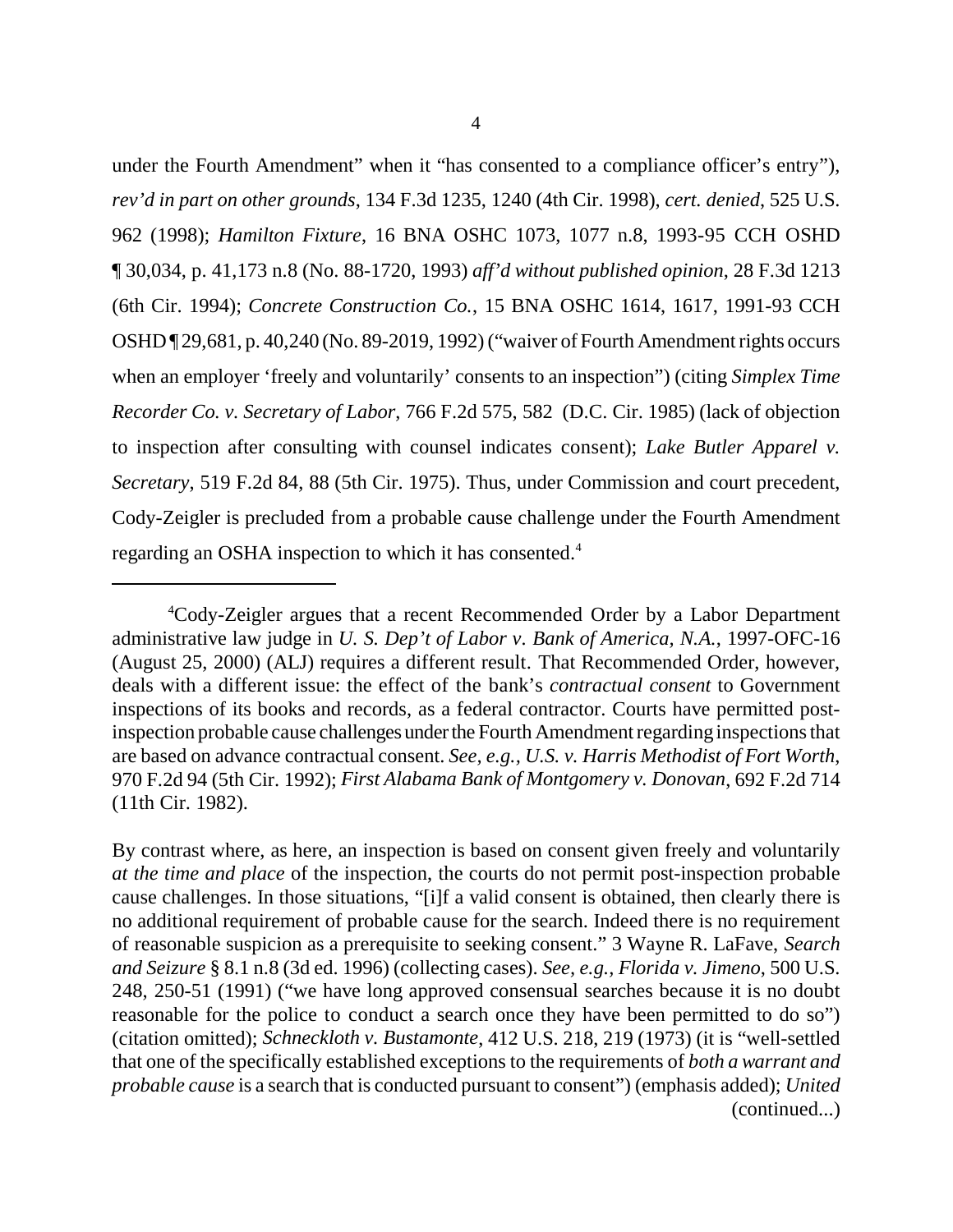Cody-Zeigler does not allege that any of the inspections here exceeded the scope of its consent. *Cf., e.g., Florida v. Jimeno*, 500 U.S. 248, 252 (1991) (subject of search "may of course delimit as he chooses the scope of the search to which he consents"). Because Cody-Zeigler consented to each of the inspections here based on OSHA's request at the time and place of those inspections, it has no Fourth Amendment right to challenge them now.

# **Section 8(a) of the Act**

Section 8(a) of the Act, 29 U.S.C. § 657(a), authorizes the Secretary of Labor to enter and inspect any "area, workplace or environment where work is performed."<sup>5</sup> Unlike the Fourth Amendment, section 8(a) is principally a grant of authority, though it does constrain the Secretary to conduct inspections at "reasonable times, and within reasonable limits and in a reasonable manner . . . ." Cody-Zeigler argues that a challenge to OSHA's selection of a particular worksite for inspection is cognizable under section 8(a), but its consent to the inspections in each of these cases makes it unnecessary to address that issue here. For as the

<sup>5</sup>Section 8(a) provides:

<sup>4</sup> (...continued)

*States v. Jenkins*, 92 F.3d 430, 436 (6th Cir. 1996) ("[a]n officer with consent needs neither a warrant nor probable cause to conduct a constitutional search"), *cert. denied*, 520 U.S. 1170 (1997).

In order to carry out the purposes of this Act, the Secretary, upon presenting appropriate credentials to the owner, operator, or agent in charge, is authorized --

<sup>(1)</sup> to enter without delay and at reasonable times any factory, plant, establishment, construction site, or other area, workplace or environment where work is performed by an employee of an employer; and

<sup>(2)</sup> to inspect and investigate during regular working hours and at other reasonable times, and within reasonable limits and in a reasonable manner, any such place of employment and all pertinent conditions, structures, machines, apparatus, devices, equipment, and materials therein, and to question privately any such employer, owner, operator, agent or employee.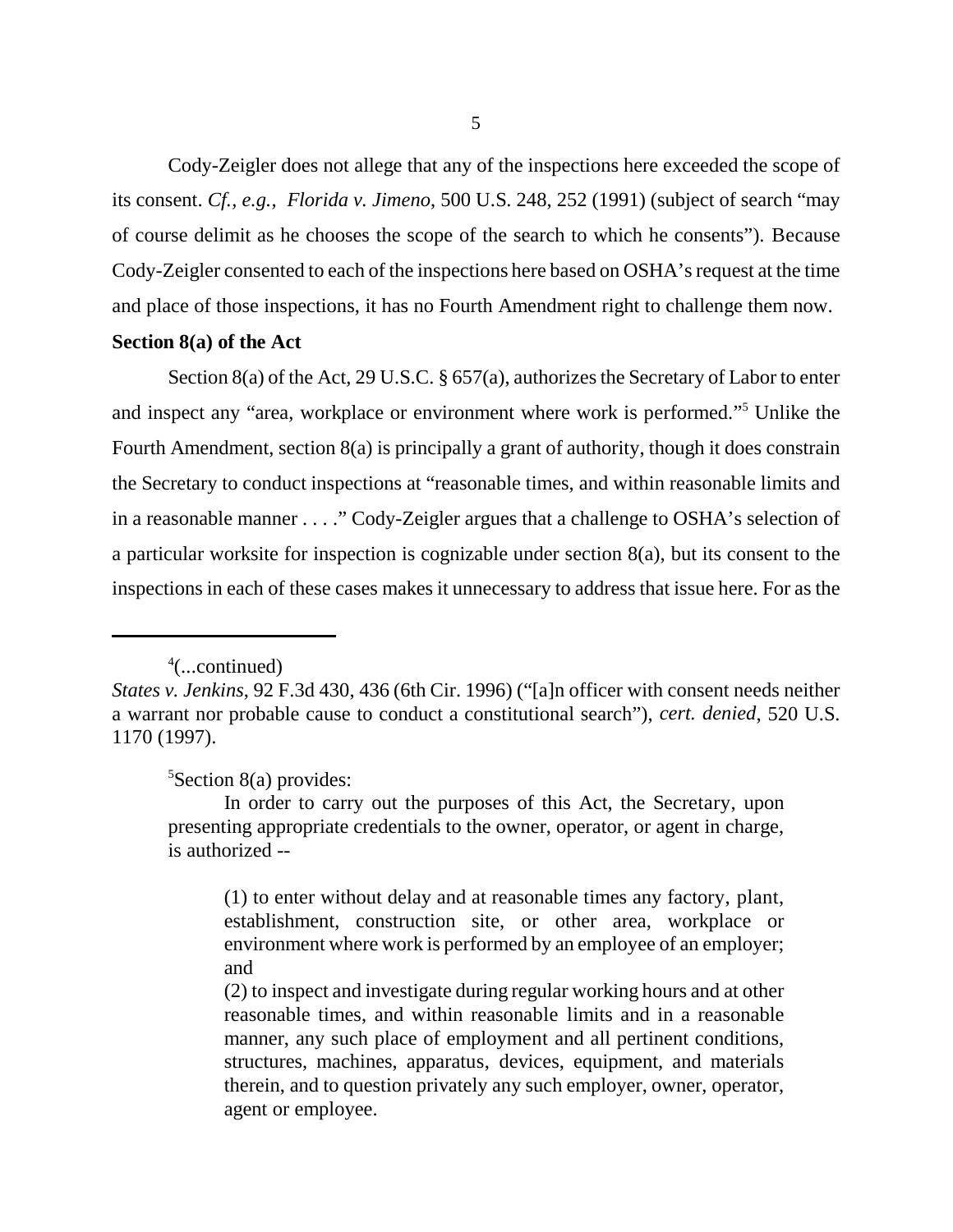Commission held in *Adams Steel Erection, Inc.*, 13 BNA OSHC 1073, 1079, 1986-87 CCH OSHD ¶ 27,815, p. 36,403 (No. 77-3804, 1987), "section 8(a) of the Act does not require the Secretary to obtain evidence of any particular sort to support his decision to seek a consensual inspection." Cody-Zeigler's consent extinguishes any challenge it might otherwise have been able to make here.

It follows that the judges' denials of Cody-Zeigler's motions to engage in discovery were proper. Because Cody-Zeigler has failed to raise a challenge to the inspections upon which relief could be granted, discovery would serve no purpose. Cody-Zeigler does not allege vindictive prosecution or challenge the inspection on Fifth Amendment grounds.<sup>6</sup>

<sup>6</sup> Cody-Zeigler originally asserted that it was the subject of vindictive prosecution, but it subsequently made clear to the judges and to us that it has abandoned any such claim.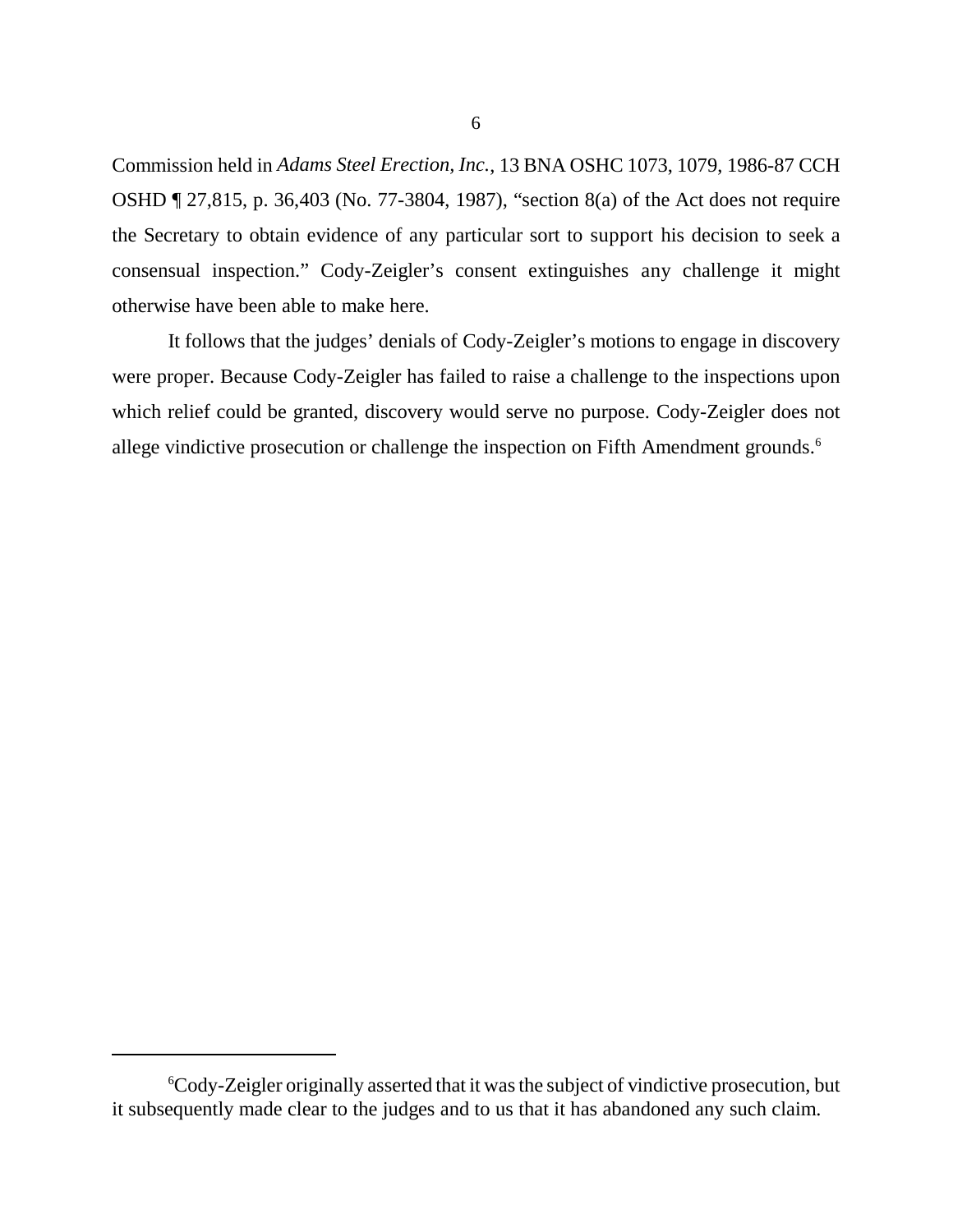The judges affirmed some of the citation items and vacated others. Those rulings on the merits are not in dispute. Therefore, we affirm the judges' decisions in these cases.<sup>7</sup>

SO ORDERED.

/s/

Thomasina V. Rogers Chairman

 $\sqrt{s}$ /

Ross Eisenbrey Commissioner

Dated: May 9, 2001

<sup>&</sup>lt;sup>7</sup>Due to a clerical error, Judge Cook's decision initially stated that a penalty of \$150 would be assessed for the violation she found of 29 C.F.R. § 1926.404(b)(1)(i). Her conclusions of law and order make clear, however, that the amount she assessed for that item is \$100.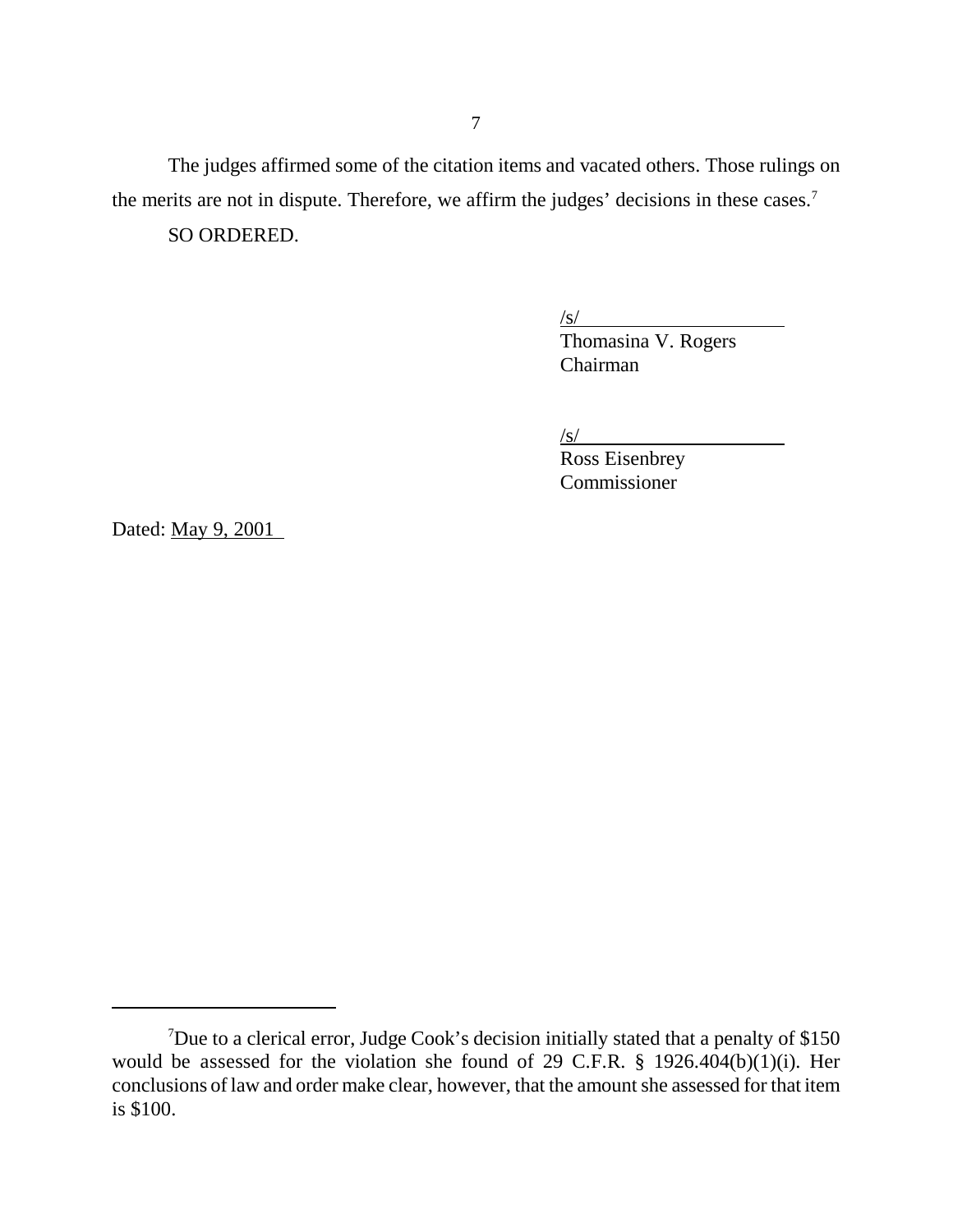# United States of America **OCCUPATIONAL SAFETY AND HEALTH REVIEW COMMISSION**

1120 20th Street, N.W., Ninth Floor Washington, DC 20036-3419

SECRETARY OF LABOR,

Complainant,

v. **OSHRC DOCKET NOS.** 99-0912, 99-0913, and 99-0914

CODY-ZEIGLER, INC.,

Respondent.

APPEARANCES:

For the Complainant:

Elizabeth R. Ashley, Esquire, U.S. Department of Labor, Office of the Solicitor, Cleveland, Ohio

For the Respondent:

Roger L. Sabo, Esquire, Isaac, Schottenstein, Zox & Dunn, Columbus, Ohio

Before: Administrative Law Judge Ann Z. Cook

# *DECISION AND ORDER*

This proceeding is before the Occupational Safety and Health Review Commission ("the Commission") pursuant to section 10(c) of the Occupational Safety and Health Act of 1970, 29 U.S.C. § 651 *et seq*. ("the Act"). Respondent, Cody-Zeigler, Inc. ("Cody"), was the general contractor on three construction projects: Evans Park Aquatic Center in Grove City, Ohio; Stillman Hall Addition on the Ohio State University Campus; and Marysville Hospital in Marysville, Ohio. The Occupational Safety and Health Administration ("OSHA") inspected these work sites in April and May 1999, which resulted in the citations here at issue. Cody filed timely notices of contest, the cases were consolidated, and a hearing was held in Columbus, Ohio on February 22, 2000.

The Secretary alleges and Cody does not deny that it is an employer engaged in construction work and related activities. It is undisputed that at the time of these inspections, Cody was engaged in construction activities. Cody also does not deny that it uses tools, equipment and supplies which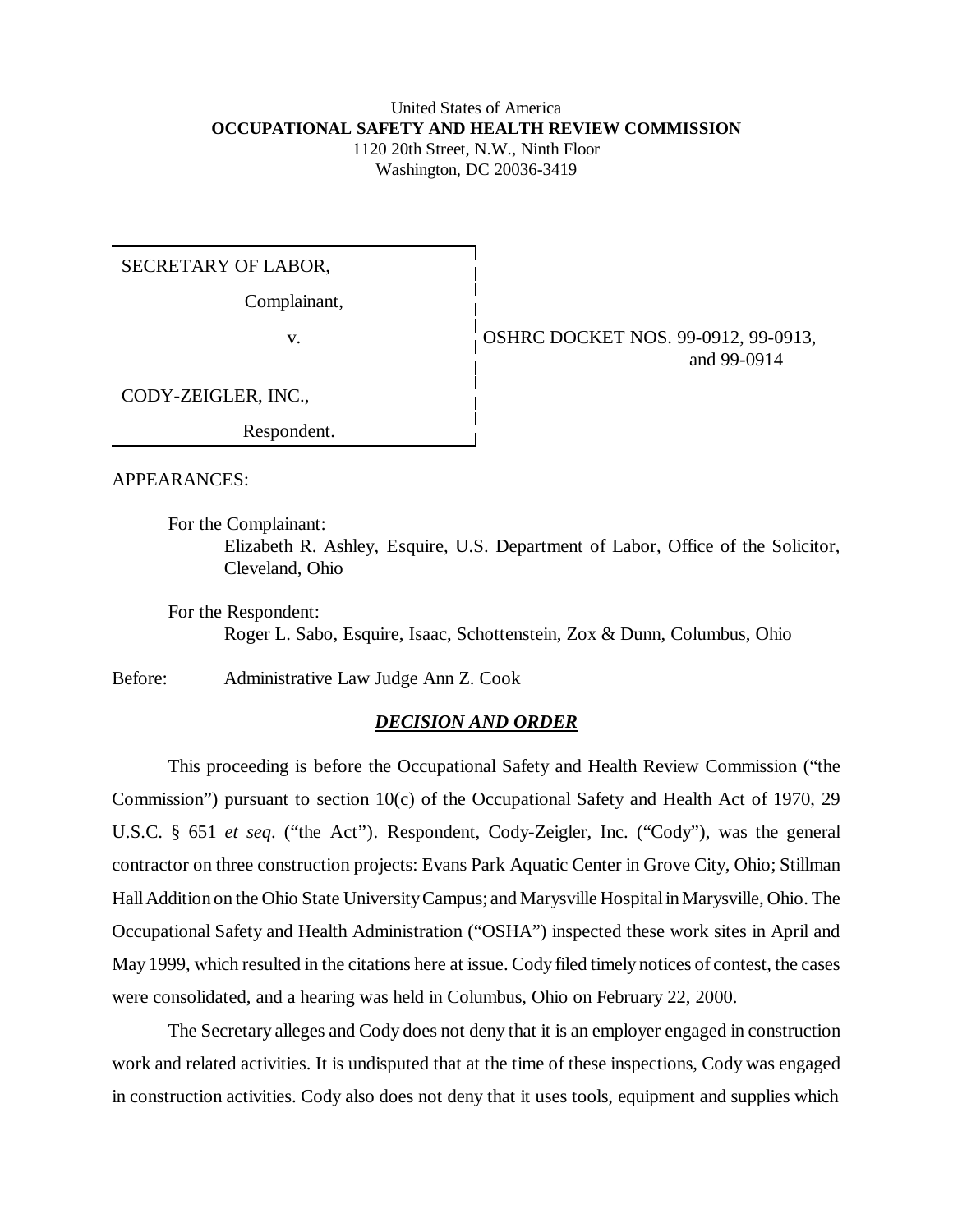have moved in interstate commerce. I conclude that Cody is engaged in a business affecting interstate commerce. I further conclude that Cody is an employer within the meaning of section 3(5) of the Act. Accordingly, the Commission has jurisdiction over the subject matter and the parties.

#### *PROCEDURAL BACKGROUND*

Cody's principal argument on brief is that it was denied a fair hearing by the arbitrary exclusion of evidence relevant to its section 8(a) affirmative defense. (R. Brief, pp. 1, 15-16). Consideration of this argument requires a review of the procedural history.

Initially, the three dockets were assigned for E-Z Trial proceedings. On July 6, 1999, Cody moved to consolidate the proceedings and to discontinue E-Z Trial so that it could conduct discovery to establish its affirmative defenses. Cody argued that the close time proximity of the three inspections necessitated an inquiry into "the inspection procedures of OSHA and whether Cody was targeted for inspection and harassment by OSHA, rather than randomly selected." (R. Motion, p. 3). On July 16, 1999, the judge assigned to the case consolidated the proceedings, denied the motion to discontinue E-Z-Trial, and allowed Cody "to file discovery with regard to its affirmative defense of vindictive prosecution." Following a conference call with the parties, the judge noticed an October 18, 1999 hearing and ordered that discovery on the affirmative defense of vindictive prosecution be completed by September 20, 1999. *See* Notice of Hearing dated July 27, 1999.

On August 31, 1999, the Secretary moved for a protective order denying discovery regarding vindictive prosecution until Cody presented some evidence tending to show the existence of the essential elements of a vindictive prosecution defense. Cody responded that it needed the discovery to prove the defense and that such discovery was expressly allowed by the judge's orders. On September 22, 1999, the judge granted the protective order after finding that case law required Cody to offer some evidence tending to show the existence of the essential elements of a claim of vindictive prosecution before it was entitled to discovery on the issue. She determined that Cody had not established one of the required showings, *i.e.*, that it was being punished for exercising a constitutional right. The judge then removed the case from E-Z Trial to facilitate discovery. The trial was continued first to February 1, and then to February 22, 2000, and discovery was extended to December 14, 1999. On January 11, 2000, the undersigned judge was assigned to these cases.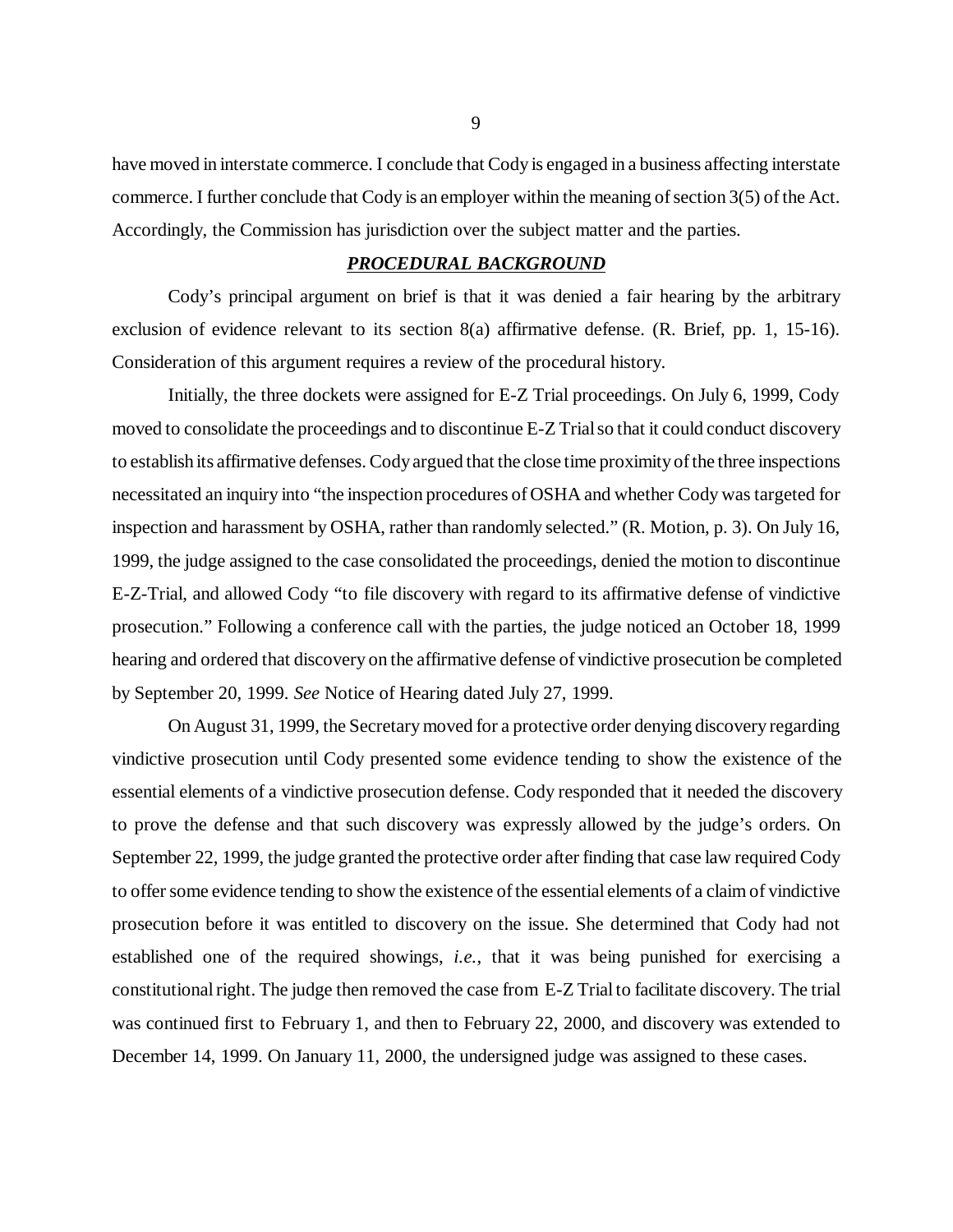On January 10, 2000, Cody moved to compel answers to certain interrogatories and requests for production. Specifically, Cody requested OSHA construction inspection schedules, logs and reports from February to May 1999 which, Cody maintained, were relevant to its sixth, seventh and eighth affirmative defenses and would show how it came to be inspected so frequently. Cody's Answer lumps together discussion of the three affirmative defenses and leaves much about them in question. The relevant section of the Answer describes how OSHA, using the Dodge Reports provided by the University of Tennessee, schedules construction projects for inspections. The Answer also describes how Cody was inspected three times in one month, when the Dodge Reports on average show 2600 construction projects monthly in the Central Ohio region, and concludes that:

20. The use of such Dodge Reports in the manner utilized by the agency is violative of law and in disregard of the rights of Cody Zeigler in activities that include the following:

a. Violation of the requirements of the OSH Act for a neutral and unbiased inspection process.

b. An unlawful delegation of the Act's requirements to private agency. c. An improper and unlawful selection process form the list as generated thereby allowing arbitrary and capricious selection processes by each area office.

d. An arbitrary and capricious selection of Cody Zeigler for the inspection.

e. An unlawful, improper, and vindictive prosecution of Cody Zeigler.

(R. Answer, pp. 3-5).

 Cody cited a single authority, *Marshall v. Barlow's*, 436 U.S. 307 (1978), to support its right to discovery based on these affirmative defenses. That case held that the Fourth Amendment applied to places of business and, absent employer consent, required OSHA to obtain a warrant before conducting an inspection. To obtain a warrant, OSHA did not need to show probable cause in the criminal law sense, but needed only to establish administrative probable cause, that is, that the site was selected for inspection on the basis of an administrative plan for the enforcement of the Act derived from neutral sources. *Id*. at 320-21. The case discusses neither discovery nor affirmative defenses, and Cody did not explain how it understood the ruling to apply to its discovery request. Cody consented to the three inspections, and, thus, no warrants were obtained. In her response, the Secretary addressed only Cody's failure to make the threshold showing for vindictive prosecution. The Secretary had earlier provided Cody with the Dodge Reports for each of the sites inspected and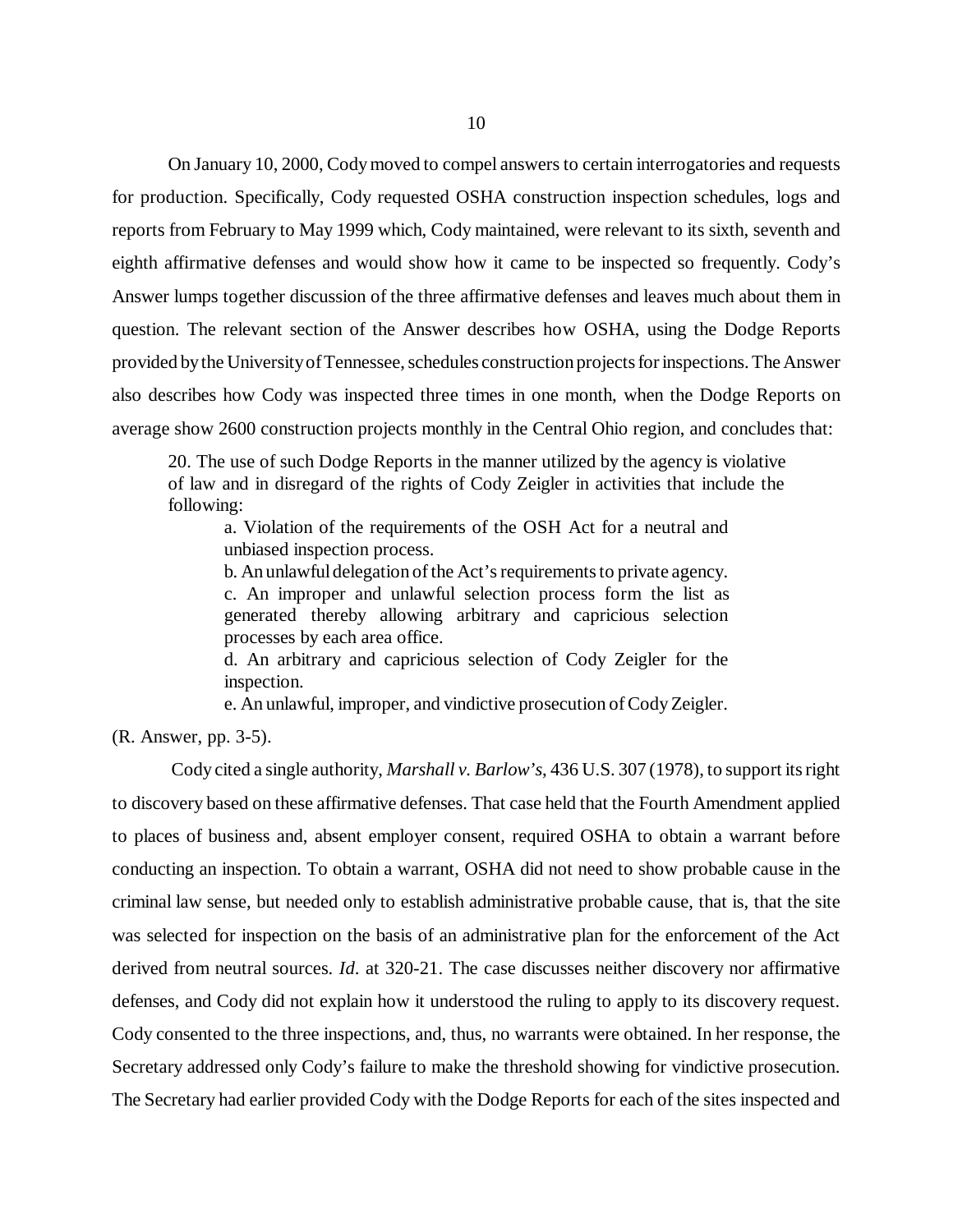an affidavit of counsel stating that they were inspected based upon their being listed in a report generated by the University of Tennessee for OSHA's use in scheduling inspections. *See* Complainant's Motion For Protective Order, Attachment A. By order issued January 31, 2000, Cody's motion was denied because it was untimely and because Cody had failed to provide some evidence to show vindictive prosecution or another affirmative defense entitling it to the discovery.<sup>8</sup>

On February 11, 2000, Cody moved for reconsideration and for postponement of the February 22 hearing. It argued that discovery was sought not only for vindicative prosecution, but for its other defenses; simply put, its defense was "that it [had] been improperly selected for inspection on these and on numerous occasions." (R. Motion, pp. 3-4). It added no further explanation of its other affirmative defenses and no additional legal authority or argument. On February 16, 2000, the motion was denied for failure to raise any argument or legal authority not previously considered.

Cody next served subpoenas for the documents it had sought unsuccessfully in discovery and for the testimony of the area director and the custodian of records of the OSHA office that had issued the citations. The Secretary moved to quash, arguing that Cody should not be given through subpoena what had been properly denied in discovery. Cody responded that the subpoenas were not aimed at establishing vindictive prosecution and discussed the criteria in *Barlow's* for OSHA warrants without relating them to the circumstances at hand. The motion to quash was granted, and this matter went to hearing on February 22, 2000. At the hearing, Cody did not move to suppress the evidence obtained during the inspection and did not object to its acceptance into evidence.

#### *CODY'S SECTION 8(a) DEFENSE*

The affirmative defense Cody presented at hearing and on brief is that the inspections were unreasonable under section 8(a) of the Act, requiring suppression of the evidence obtained during those inspections. (Tr. 121-22; R. Brief, pp. 14-16). Cody asserts that it raised this defense in its sixth, seventh and eighth affirmative defenses, although these defenses do not specifically reference section 8(a). It has abandoned the vindictive prosecution defense which occasioned removal of the case from E-ZTrial procedures. (Tr. 100).

<sup>&</sup>lt;sup>8</sup> The Secretary's response to the discovery requests was served on December 10, 2000.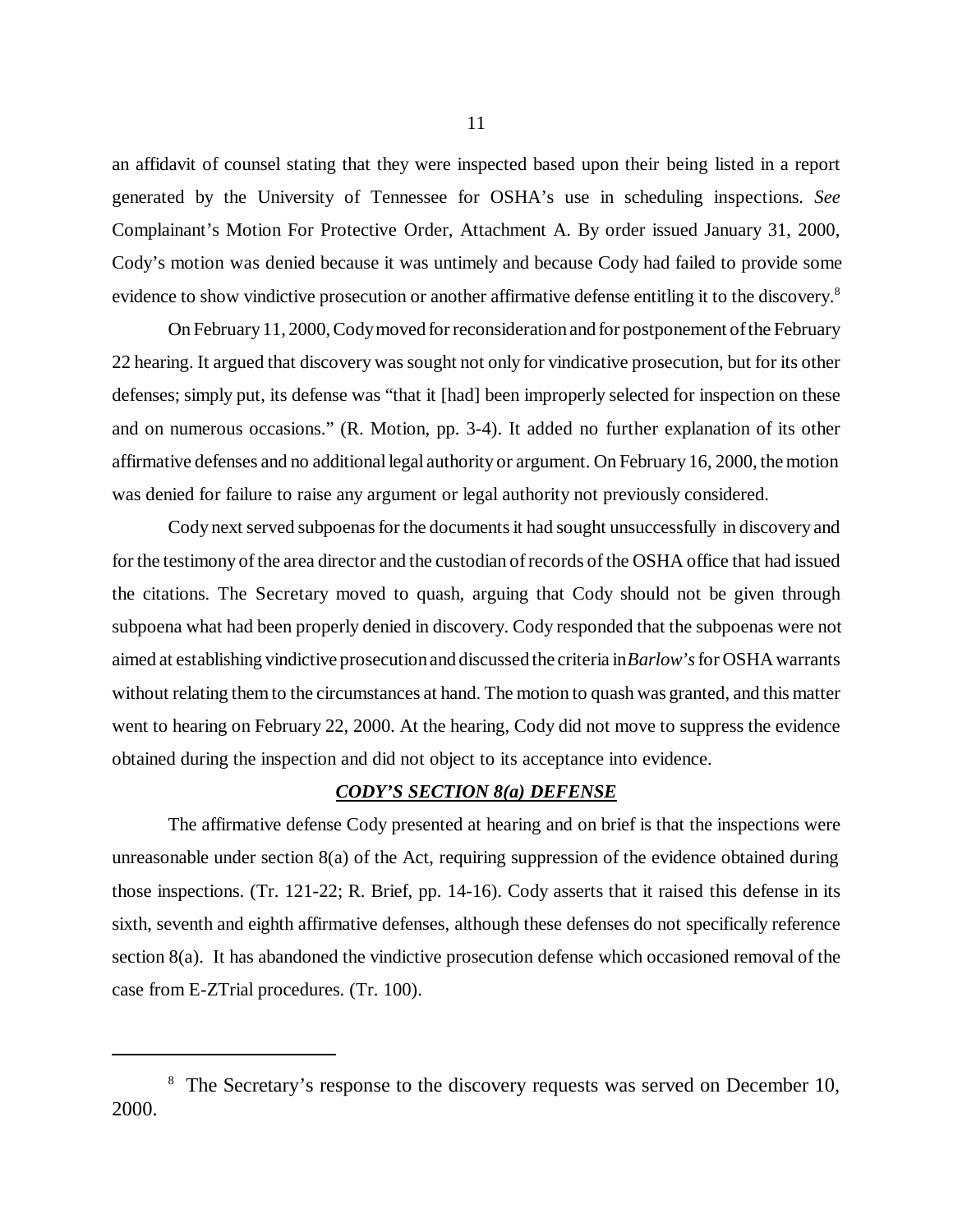Cody asserts the inspection was unreasonable because its selection for inspection was not based on neutral criteria as required by the *Barlow's* case. As noted above, *Barlow's* held that the Fourth Amendment applied to OSHA inspections and required OSHA to obtain a warrant before conducting a nonconsensual inspection. It further held that OSHA may establish administrative probable cause for a warrant by showing it selected the employer for inspection based on a general administrative plan for the enforcement of the Act derived from neutral sources. *Barlow's* at 321-22. In challenging a warrant, the employer is limited to contesting whether the material presented to the magistrate in the warrant application was sufficient to establish probable cause, unless there is an indication that false evidence was either intentionally or recklessly presented to the magistrate. *Franks v. Delaware,* 438 U.S. 154 (1978)*; Donovan v. Trinity Indus., Inc*., 524 F.2d 634 (8th Cir. 1987); *Donovan v. Hackney, Inc*., 769 F.2d 650, 652-53 (10th Cir. 1985)*; Tri-State Steel Constr., Inc*., 15 BNA OSHC 1903, 1917-20 (Nos. 89-2611 & 89-2705, 1992).

An employer may still contest the reasonableness of the inspection under section 8(a) even though it consented to the inspection, as Cody did, thereby waiving its Fourth Amendment rights. *L.R. Willson and Sons, Inc.*, 17 BNA OSHC 2059 (No. 94-1546, 1997); *GEM Indus., Inc*., 17 BNA OSHC 1184 (No. 93-1122, 1995); *Hamilton Fixture*, 16 BNA OSHC 1073 (Docket No. 88-1720, 1993). By its language, section 8(a) applies to the manner in which physical inspections are carried out on the work site. Section 8(a) provides as follows:

(a) In order to carry out the purposes of this Act, the Secretary, upon presenting appropriate credentials to the owner, operator, or agent in charge, is authorized --

(1) to enter without delay and at reasonable times any factory, plant, establishment, construction site, or other area, workplace or environment where work is performed by an employee or an employer; and

(2) to inspect and investigate during regular working hours and at other reasonable times, and within reasonable limits and in a reasonable manner, any such place of employment and all pertinent conditions, structures, machines, apparatus, devices, equipment, and materials therein, and to question privately any such employer, owner, operator, agent or employee.

Section 8(a) and the Fourth Amendment obviously are not coextensive. Section 8(a) is narrower in the sense that it applies only to the actual on-site inspection. In considering the section 8(a) defense, the Commission has restricted it to matters arising on site during the inspection. Thus,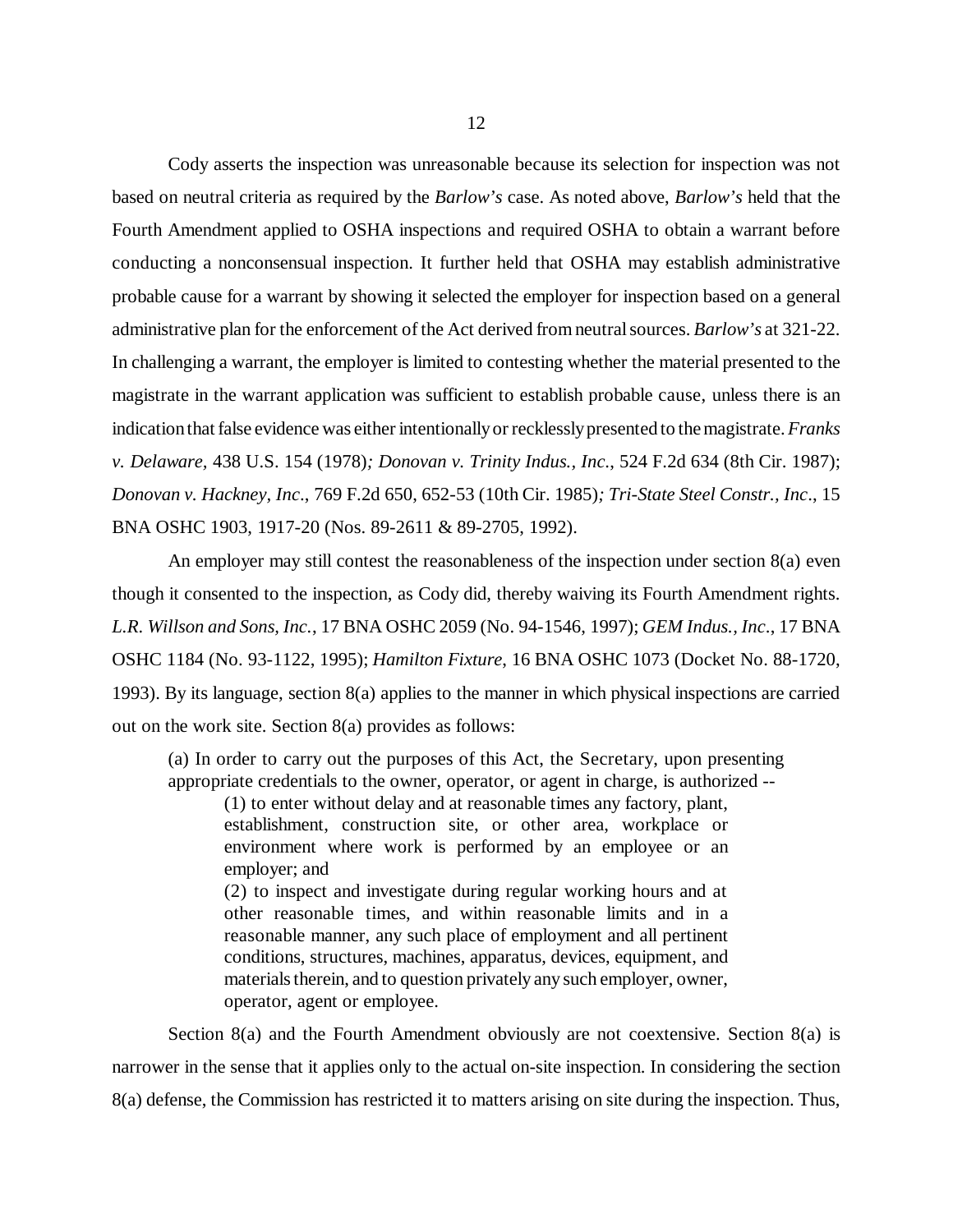it has held that extended off-site observation and videotaping, which could violate the Fourth Amendment, could not violate section 8(a). *L.R. Willson* at 2061. Cody's defense of improper selection for inspection is not about the reasonableness of the manner in which the inspection was conducted. Accordingly, Cody's defense is not cognizable under section 8(a).

Cody objects that it was prevented from developing a record to support its section 8(a) defense. Its objections are not specific, but appear to relate primarily to denial of its pretrial motions. I decline to reconsider those rulings, particularly in light of Cody's unwillingness or inability to define its affirmative defense, cite its legal basis, and present evidence to make a threshold showing of its defense. Courts have imposed a rigorous standard for discovery in aid of claims, such as selective prosecution, which intrude into executive decision making, and consequently require at least some evidence tending to show the existence of the essential elements of the defense. *U.S. v. Armstrong*, 517 U.S. 456, 468 (1996). There is also no point in hypothesizing about what trial rulings Cody might find objectionable. The burden is on Cody to identify any such rulings and to explain why they were erroneous. Cody has not done so, and, based on the record and the case law set out above, its section  $8(a)$  defense is rejected.<sup>9</sup>

## *THE SECRETARY'S BURDEN OF PROOF*

To establish a violation of a standard, the Secretary has the burden of proving, by a preponderance of the evidence:

(a) the applicability of the cited standard, (b) the employer's noncompliance with the standard's terms, (c) employee access to the violative conditions, and (d) the employer's actual or constructive knowledge of the violation (*i.e.*, the employer either knew, or with the exercise of reasonable diligence could have known, of the violative conditions).

*Atlantic Battery Co.,* 16 BNA OSHC 2131, 2138 (No. 90-1747, 1994).

<sup>&</sup>lt;sup>9</sup> I have noted that the evidence presented at trial established a relatively frequent rate of inspection, given Cody's size and construction activity. I have also noted that, having waived its Fourth Amendment rights by consenting to the inspections, it is not clear how in these proceedings Cody could have protested its selection for inspection. Regardless, I am constrained by the circumstances of this case and by the foregoing case law to reject the section 8(a) defense.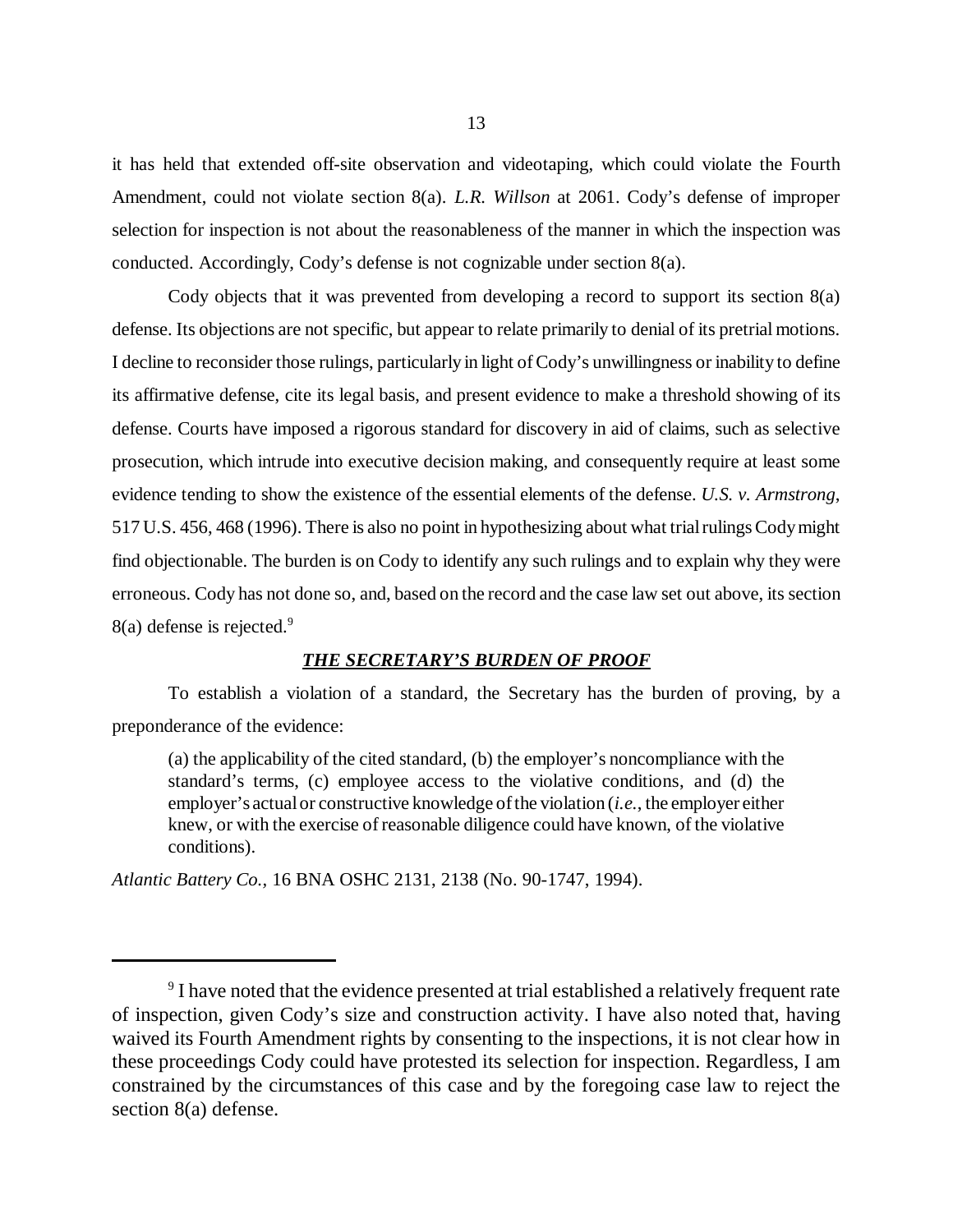#### *DOCKET NO. 99-0912*

#### *ALLEGED SERIOUS VIOLATION OF 29 C.F.R. 1926.404(b)(1)(i)*

On April 8, 1999, Compliance Officer ("CO") Charles Sampsel inspected the Evans Park Aquatic Center, where Cody was the general contractor on the construction of a pool and several buildings. The CO observed a Cody employee using a circular power saw to cut lumber. The saw was plugged into an extension cord which was plugged into a permanent power source, and all three were grounded. The saw was double insulated, and both cord and saw were in good condition. Upon testing the equipment, the CO found no ground fault circuit interrupter ("GFCI"). Cody's job superintendent told the CO a portable GFCI was usually on site and used. Had the saw been plugged into the permanent power source directly, the CO testified, no GFCI would be required, but, because it was plugged into an extension cord, a GFCI was required. (Tr. 14-19, 77-85; CX-1, RX-15).

To protect employees on construction sites, section 1926.404(b)(1)(i) requires the employer to use either GFCIs as specified in paragraph (b)(1)(ii) or an assured grounding conductor program ("AGCP") as specified in paragraph  $(b)(1)(iii)$ . There is no evidence that Cody fulfilled the requirements of an AGCP. In regard to GFCIs, paragraph (b)(1)(ii) provides, in relevant part, that:

All 120-volt, single-phase 15- and 20-ampere receptacle outlets on construction sites, which are not a part of the permanent wiring of the building or structure and which are in use by employees, shall have approved ground-fault circuit interrupters for personnel protection.

Although Cody contends that the standard is inapplicable because the extension cord was part of the permanent power source, the Commission ruled directly to the contrary in *Otis Elevator Co.*, 17 BNA OSHC 1167 (No. 90-2046, 1995). I therefore find that the standard applies.10 I also find that the Secretary has established the other necessary elements to prove a violation.The supervisor's statement that a portable GFCI was usually used indicates that the lack of a GFCI could have been discovered through reasonable diligence. In addition, the employee operating the saw was exposed to an electrical shock hazard. However, I conclude that the hazard was slight. The weather was dry,

<sup>&</sup>lt;sup>10</sup> The Secretary did not present direct evidence that the receptable outlet was a 120volt, single-phase 15 or 20 ampere outlet. However, Cody has not objected in this regard, and it is general industry knowledge that hand-held electric power tools operate on 120 volts at 15 or 20 amperes.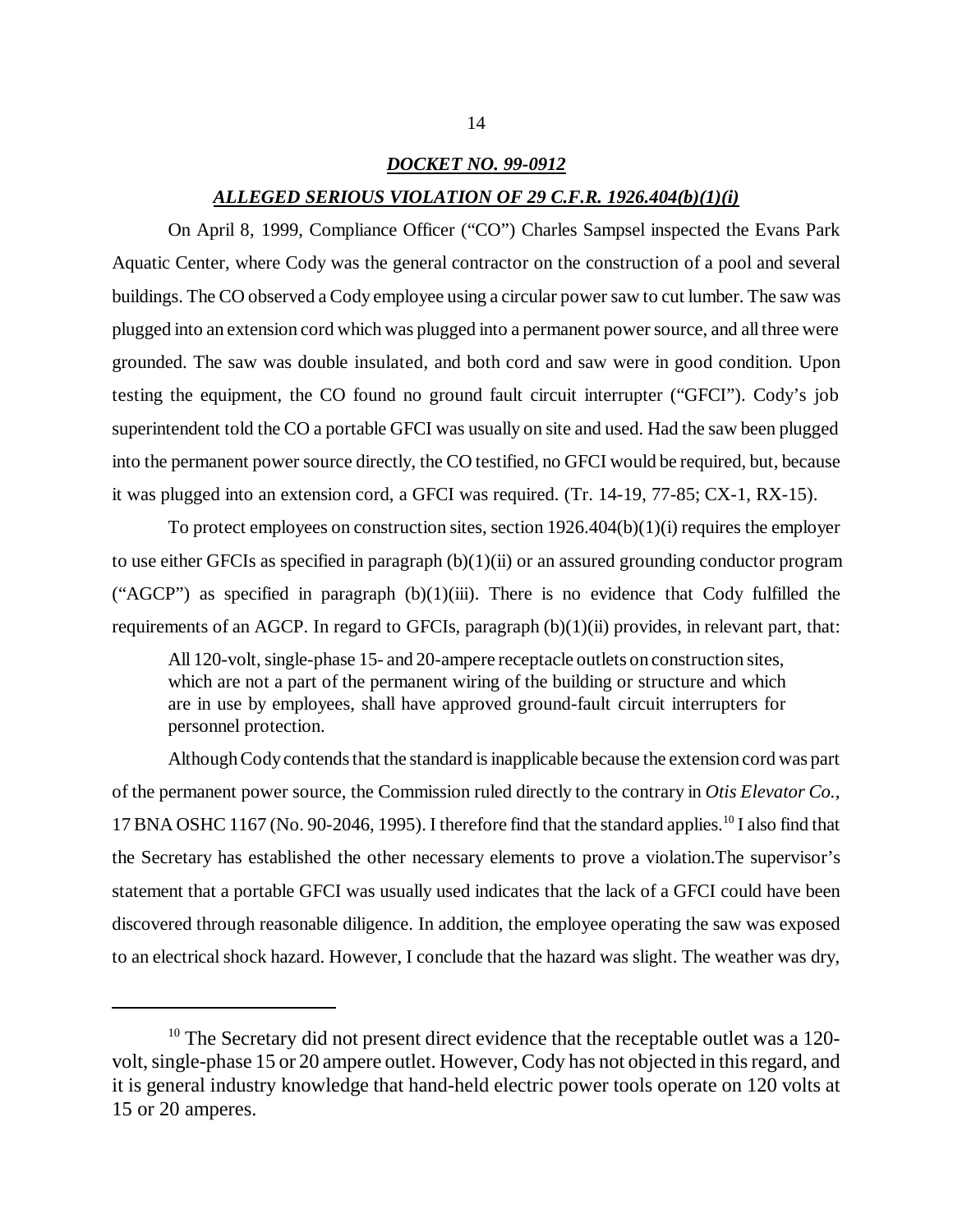the saw was double insulated, and the cord and saw were grounded and in good condition. Moreover, the CO himself conceded that the likelihood and severity of any injury were low. This citation item is accordingly affirmed as an other-than-serious violation.<sup>11</sup>

## *ALLEGED SERIOUS VIOLATION OF 29 C.F.R. 1926.501(b)(11)*

CO Sampsel testified that before entering the work site, he observed and photographed two Cody employees without fall protection laying moisture barrier on the roof of a building. He took two additional photos showing the roof's configuration and the moisture barrier on the lower part of the roof. Cody's superintendent told the CO that the pitch of the roof was 5 to 12 and that the lower part of the roof was 11 feet above the ground and the dormer was 18 feet above the ground. He also told the CO that the employees had begun laying the barrier that morning and that there was no fall protection because it was not required in residential construction. (Tr. 21-30, 87-89; CX-2-4).

Section 1926.501(b)(11) requires that employees on a steep roof with unprotected sides and edges 6 feet or more above lower levels be protected by guardrails, safety nets or personal fall arrest systems. A steep roof is one having a slope greater than 4 inches vertical to 12 inches horizontal. *See* 1926.500(b). The CO's unrefuted testimony and photographs establish the standard's applicability, the exposure of two employees, and the supervisor's knowledge, which is attributable to Cody. In addition, the concrete block building was to house the pool and was not residential construction. I find that the cited standard applies and that it was violated. Because a fall from 11 feet can cause serious injuries, the violation was serious. This item is therefore affirmed as a serious violation.

#### *DOCKET NO. 99-0913*

## *ALLEGED SERIOUS VIOLATION OF 29 C.F.R. 1926.501(b)(1)*<sup>12</sup>

On April 21, 1999, CO Sampsel inspected the construction of an addition to Stillman Hall on the Ohio State University campus where Cody was the general contractor. The CO testified that in

<sup>&</sup>lt;sup>11</sup> The penalties for the affirmed items in this case are set out *infra*.

<sup>&</sup>lt;sup>12</sup> The Secretary initially alleged a violation of 29 C.F.R. 1926.500(d)(1). At the end of the hearing it became clear that the standard had been renumbered, and the Secretary has moved to amend the citation to allege a violation of 1926.501(b)(1). Because the standard's language was unchanged and the parties tried the item as if correctly cited, the motion is granted.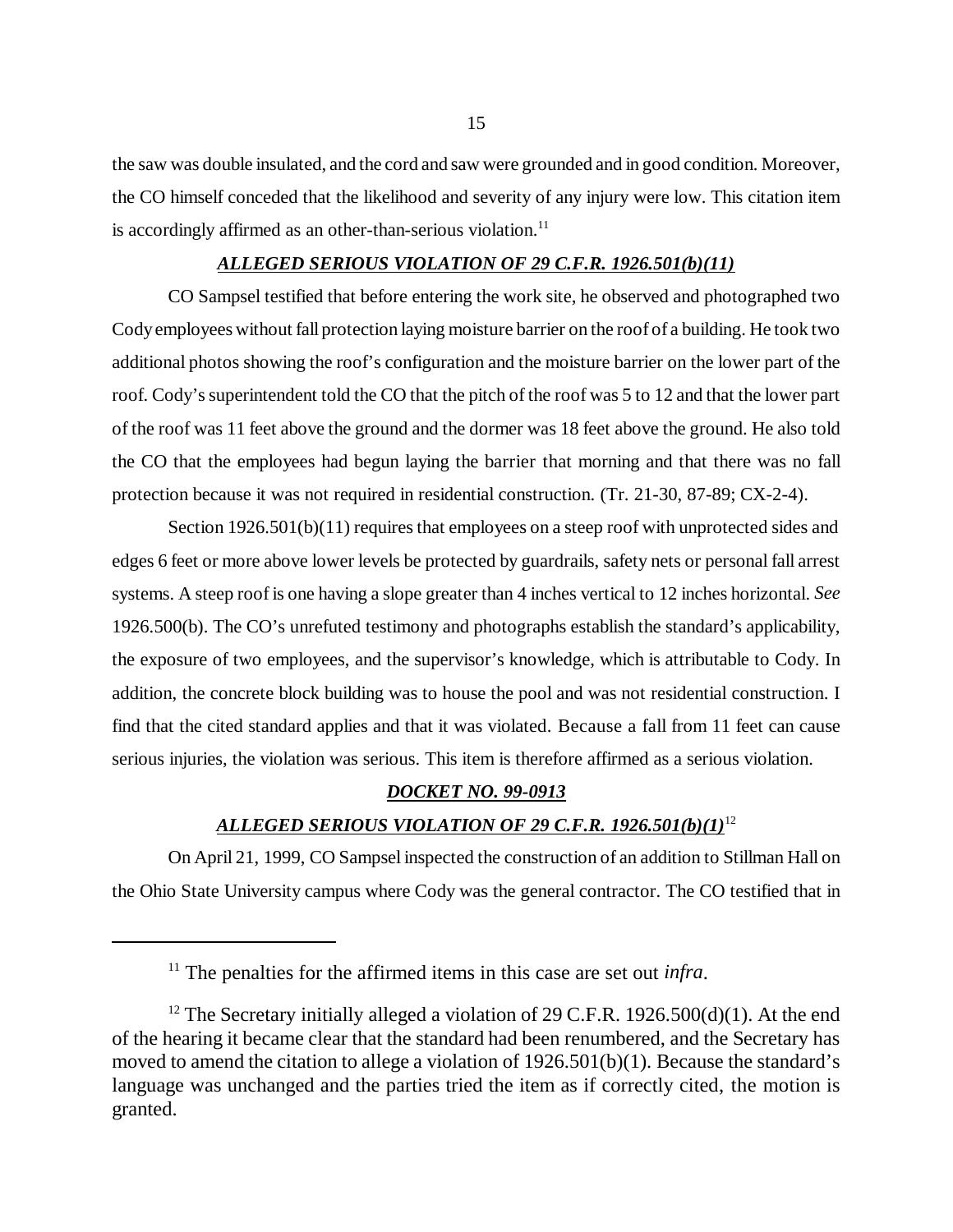front of the south wall of the third floor, there was a gap 13 inches wide and 60 inches long between the outer wall and the floor. The side of the floor was unguarded and the drop to the floor below was 12 feet. A Cody employee had plugged an extension cord into an electrical outlet on the wall above the gap, requiring him to reach over the gap, and the CO's opinion was that the employee was exposed to a trip-fall hazard. (Tr. 31-37, 89-92; CX-5).

The cited standard provides as follows:

Each employee on a walking/working surface ... with an unprotected side or edge which is 6 feet (1.8m) or more above a lower level shall be protected from falling by the use of guardrail systems, safety net systems, or personal fall arrest systems.

As I read it, the purpose of the standard is to guard against the hazard of falling over an unprotected edge, not falling on a walking/working surface. Because the gap in this case was only 13 inches deep and directly against the wall, it would not have been possible for an employee to fall over the unguarded edge. The only relevant evidence of a fall hazard offered by the Secretary was the CO's opinion that the lack of guarding presented a trip-fall hazard that could have caused contusions, bruises or sprains. (Tr. 36-37). By contrast, a fall of 6 or more feet could cause more serious injuries, such as broken bones. I find that the Secretary has not established that the standard applies to the circumstances in this case. This citation item is accordingly vacated.

#### *ALLEGED SERIOUS VIOLATION OF 29 C.F.R. 1926.502(i)(3)*

During his inspection, CO Sampsel also noticed that a steam vent maintenance hole was only partially covered by a piece of plywood. The hole, which measured 26 by 37 inches, was 12 feet in front of the main entrance to the construction site. A photograph taken by the CO shows deteriorating concrete and steel rods in the part of the hole not covered by the plywood. The CO concluded that the condition violated the cited standard and that the violation was serious because it presented a trip-fall hazard that could result in sprains, strains and contusions. (Tr. 39-45, CX 6-8).

Section 1926.502(i)(3), which pertains to covers over holes in floors, roofs, and other walking/working surfaces, requires that "all covers be secured when installed so as to prevent accidental displacement by the wind, equipment, or employees." The plywood cover did not fully cover the hole and could easily be displaced. Employees walked over or by the hole when they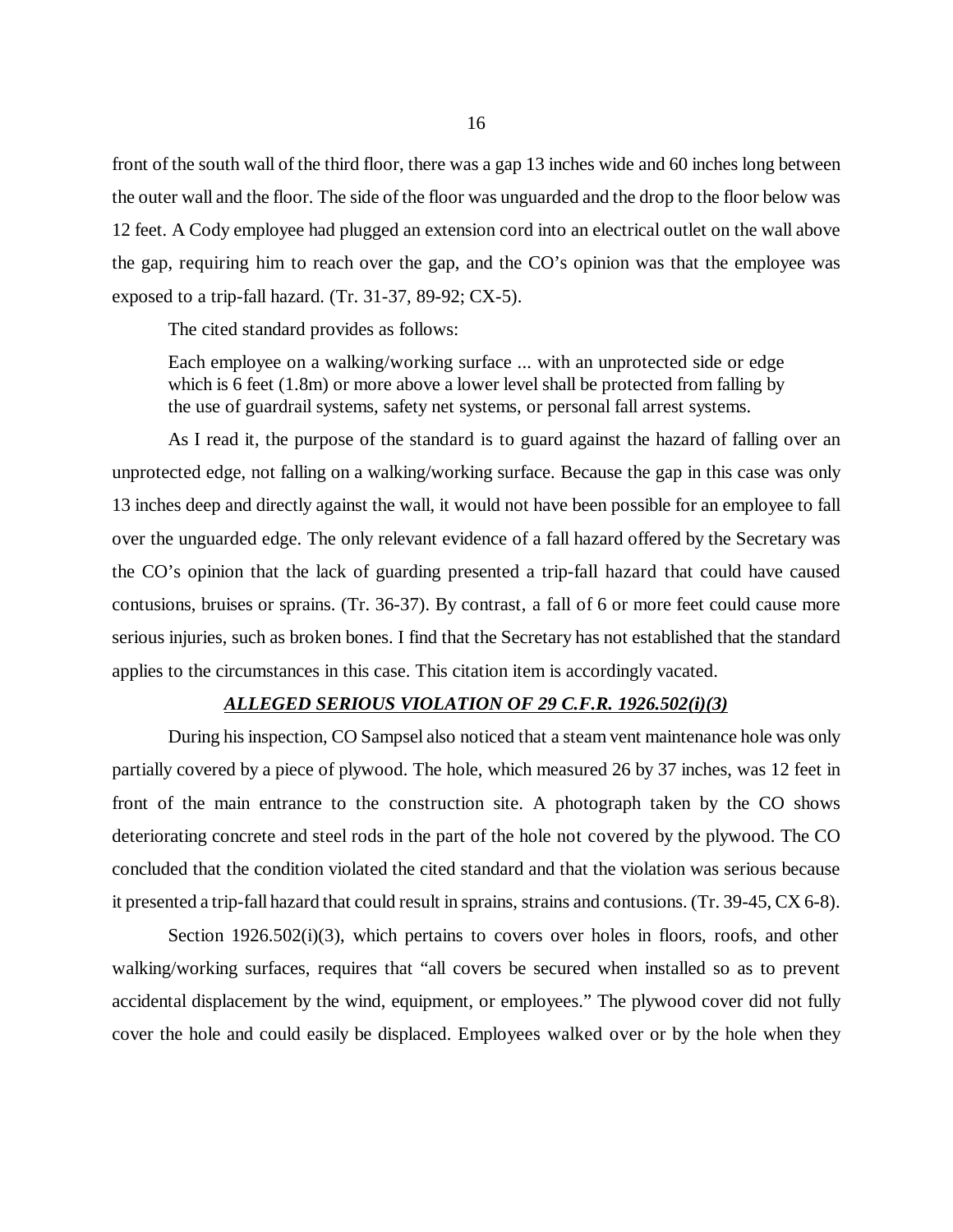entered and exited the work site, and the cover and hole were in plain view and easily observable by the Cody supervisor. I find that the Secretary has established a violation of the cited standard.<sup>13</sup>

Although the Secretary has characterized this item as a serious violation, I conclude she has not demonstrated a substantial probability that the condition could have led to death or serious injury. *See* section 17(k) of the Act. Rather, the Secretary's evidence shows that the violation could have resulted in sprains, strains and contusions. This item is affirmed as an other-than-serious violation.

## *DOCKET NO. 99-0914*

### *ALLEGED SERIOUS VIOLATION OF 29 C.F.R. 1926.403(i)(2)(i)*

On April 9, 1999, CO Richard Burns inspected a construction and renovation project at Marysville Hospital, where Cody was the general contractor. On a wall just left of a staircase on the second floor, Burns observed two electrical panels without face covers. The panels had been installed by the electrical contractor, not Cody. The exposed panels were live and operating at 120 volts. Burns interviewed two Cody employees, who acknowledged that they walked by the panels several times a day to access the work area on the second floor and that in doing so they came within 2 feet of the panels. The CO testified that the unguarded panels posed an electrocution hazard because an employee passing by could stumble and fall against them. (Tr. 139, 142-47, 154-59; CX-9).

Section 1926.403(i)(2)(i) requires that live parts of electrical equipment operating at 50 volts or more be guarded against accidental contact by cabinets or other protective means. The Secretary has shown that to get to and from their work area, two Cody employees were exposed to two unguarded and otherwise unprotected 120-volt panels. While Cody did not create or control the hazard, its employees were exposed to the violative conditions. Because the exposed panels were in plain view where Cody's job supervisor could easily have discovered them, Cody is charged with knowledge of the hazard. The Secretary has established the alleged violation, which was serious as it could have led to serious injury or death. This item is affirmed as a serious violation.

# *PENALTIES*

<sup>&</sup>lt;sup>13</sup> Cody's argument that the cited standard does not apply to cast iron manhole covers or steel grates used on streets or roadways is irrelevant as there is no evidence that the hole was in a roadway.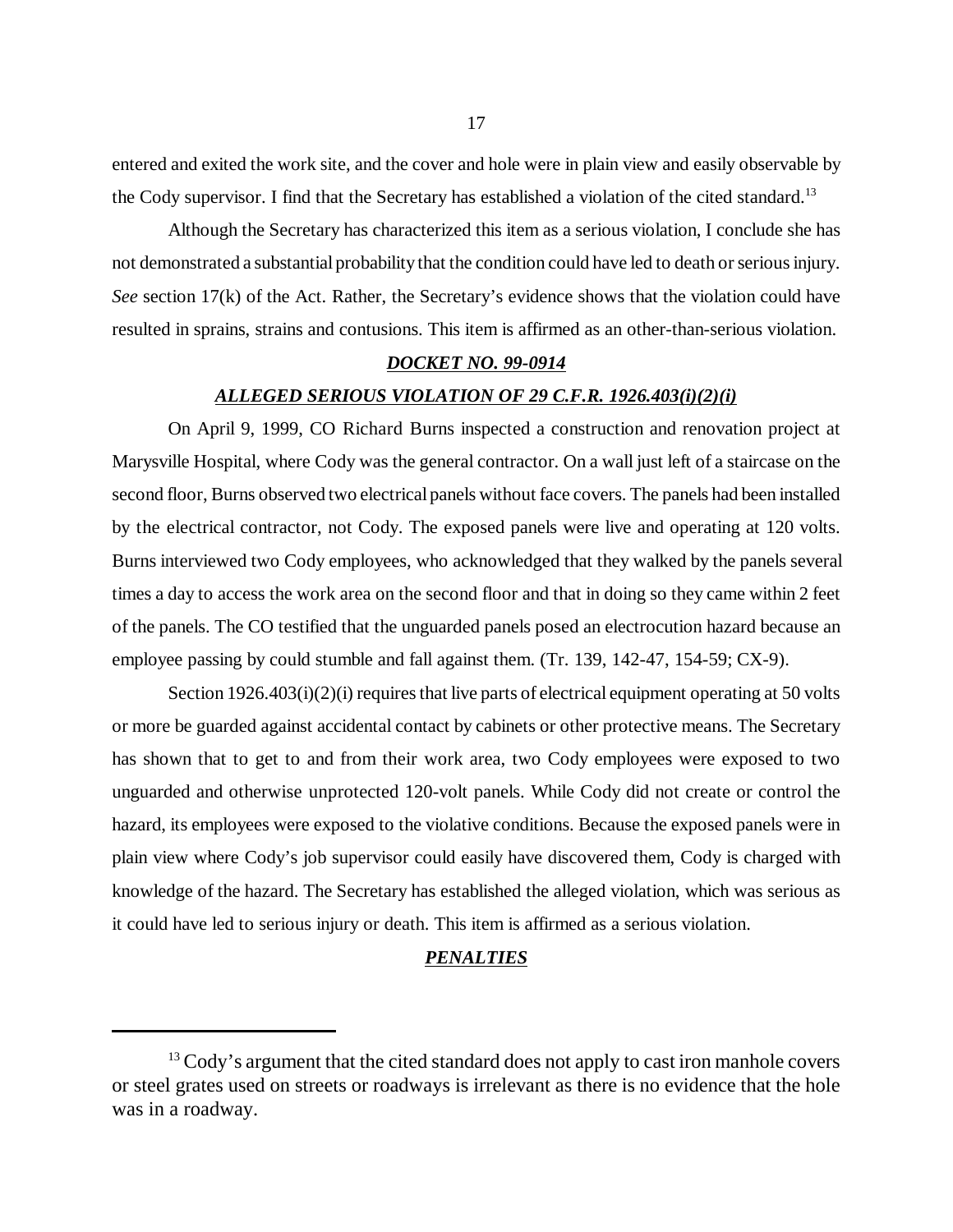In accordance with section 17(j) of the Act, the Commission is to give due consideration to the gravity of the violation and the employer's size, history and good faith when determining penalties. The gravity of the violation, generally the most significant factor, depends upon such matters as the number of employees exposed, the duration of the exposure, the precautions taken against injury, and the likelihood that an injury would result. *J.A. Jones Constr. Co.*, 15 BNA OSHC 2201, 2214 (No. 87-2059, 1993).

In Docket No. 99-0912, Citation 1, Item 1, the Secretary proposed a penalty of \$675.00 for the failure to use a GFCI. This violation has been found to be other-than-serious rather than serious as alleged. The CO rated both the severity and probability as lesser and gave credit for size and good faith, but not for history because Cody had been cited within the last three years. (Tr. 19). In view of one employee having been exposed for an undetermined period of time to a very slight hazard, I find that a penalty of \$100.00 is appropriate for this item. For Item 2 of Citation 1, the fall protection violation, the CO recommended a penalty of \$1,125.00, rating the severity as higher and the probability as lesser because of the dry conditions. (Tr. 29-30). Although the duration of the two employees' exposure was at most a few hours, I conclude that the hazard of falling 11 or more feet from the roof to the ground renders appropriate the proposed penalty of \$1,125.00.

In Docket No. 99-0913, a penalty of \$675.00 was proposed for Citation 1, Item 2. This item, involving the unsecured cover, has been found to be an other-than-serious violation. The CO rated both the severity and probability as lesser and gave credit for size and good faith, but not for history. I conclude that an injury was unlikely and that the severity of any injury would have been slight. I also note that Cody initiated abatement immediately. (Tr. 45-46). However, in view of the number of employees exposed to the hazard, I find that a penalty of \$300.00 is appropriate.

In Docket No. 99-0914, Citation 1, Item 1, the CO proposed a penalty of \$1,000.00 for the two unguarded electrical panels. The CO determined the severity to be higher and the probability to be lesser, and no credit was given for either history or good faith. The CO testified that Cody's superintendent was uncooperative, but he offered no specifics in this regard. (Tr. 147-50). Cody, on the other hand, offered evidence that both its safety program and toolbox talks at the site had covered electrical hazards. (RX-1-2). Only two employees were exposed briefly as they entered and exited the second floor. In addition, while Cody was the general contractor, it had no direct authority over,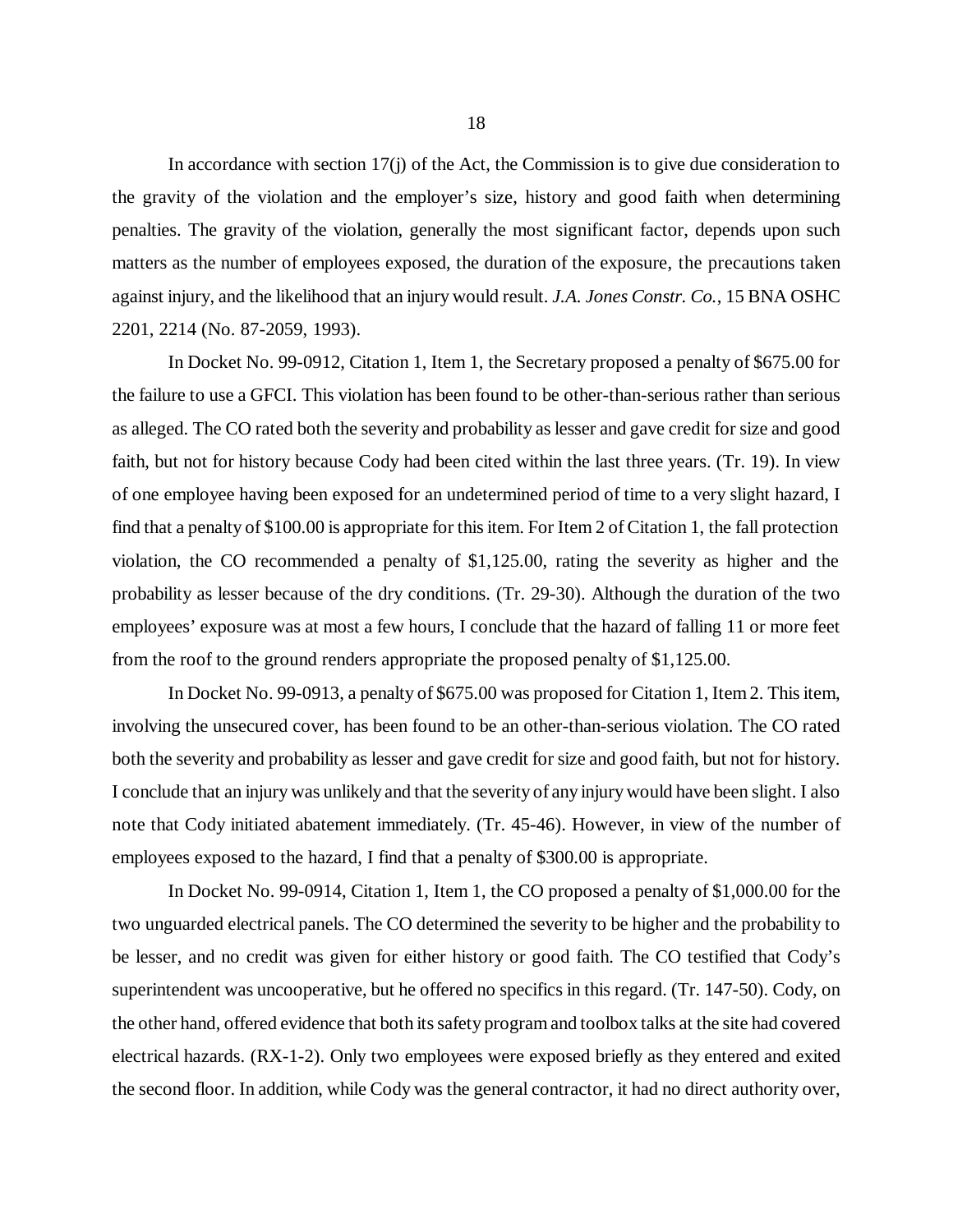and no contractual relationship with, the electrical contractor that created and controlled the hazard. However, there is no evidence that Cody made any attempt to have the electrical contractor cover the panels or took any steps to protect its employees. Based upon all of these factors, I conclude that a penalty of \$400.00 is appropriate.

## *FINDINGS OF FACT*

The foregoing constitutes my findings of fact in accordance with Federal Rule of Civil Procedure 52(a). Any proposed findings of fact inconsistent with this decision are hereby denied.

# *CONCLUSIONS OF LAW*

1. The Commission has jurisdiction of this matter pursuant to section  $10(c)$  of the Act.

2. Cody was not in violation of 29 C.F.R. § 1926.501(b)(1).

3. Cody was in other-than-serious violation of 29 C.F.R. §§ 1926.404(b)(1)(i) and 1926.502(i)(3), and penalties of \$100.00 and \$300.00, respectively, are appropriate.

4. Cody was in serious violation of 29 C.F.R. §§ 1926.403(i)(2)(i) and 1926.501(b)(11), and penalties of \$400.00 and \$1,125.00, respectively, are appropriate.

## *ORDER*

On the basis of the foregoing Findings of Fact and Conclusions of Law, it is ordered that:

1. In Docket No. 99-0912, Item 1 of Citation 1 is affirmed as an other-than-serious violation, and Item 2 of Citation 1 is affirmed as a serious violation. Penalties totaling \$1,225 are imposed.

2. In Docket No. 99-0913, Item 1 of Citation 1 is vacated and Item 2 of Citation 1 is affirmed as a serious violation. A penalty of \$300.00 is assessed for Item 2.

3. In Docket No. 99-0914, Item 1 of Citation 1 is affirmed as a serious violation, and a penalty of \$400.00 is assessed.

 $\sqrt{s}$ 

Ann Z. Cook Judge, OSHRC

Dated: 22 MAY 2000 Washington, D.C.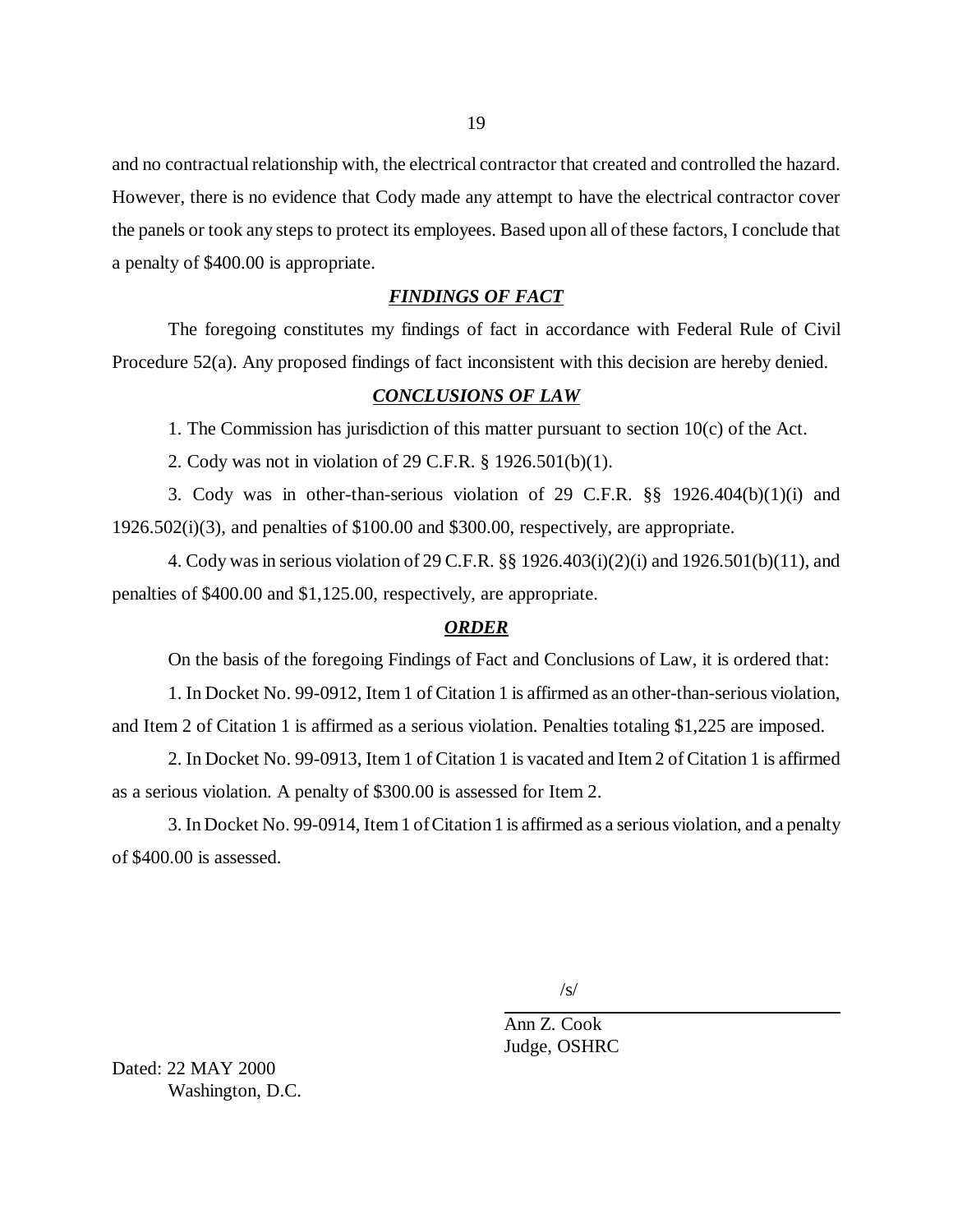Secretary of Labor,

Complainant,

v.

APPEARANCES

Heather A. Joys, Esq. Roger L. Sabo, Esq. U. S. Department of Labor Columbus, Ohio Cleveland, Ohio For Respondent For Complainant

**00-0040** & **00-0222**

OSHRC Docket Nos.

(Consolidated)

Office of the Solicitor Schottenstein, Zox & Dunn

Before: Administrative Law Judge Ken S. Welsch

#### **DECISION AND ORDER**

Cody Zeigler, Inc. (Cody) is a general trades construction contractor in central and southeastern Ohio. Cody employs approximately 80 employees, usually has 10 to 15 projects a year, and makes 12 to 15 million dollars per year (Tr. 8, 115). In December, 1999, Cody was the general contractor for two construction projects: (1) construction of a new office building for Ohio State University Science Department in Columbus, Ohio, and (2) construction of a new high school for the Lakewood Board of Education in Hebron, Ohio.

On December 21,1999, the Occupational Safety and Health Administration (OSHA) inspected Cody's Ohio State University project in Columbus, Ohio, under its planned inspection program. Cody permitted the inspection without a warrant (Tr. 74, 75). As a result of the inspection, OSHA issued a serious citation (Docket No. 00-0040). The citation alleges that Cody did not comply with 29 C. F. R. § 1926.405(b)(2) by failing to have a faceplate on an electrical outlet box. The citation proposes a penalty of \$675. Cody denies that the uncovered electrical outlet box was a shock hazard.

On December 30, 1999, OSHA inspected Cody's high school project in Hebron, Ohio, also under its planned inspection program. Cody again permitted the inspection without a warrant (Tr. 17). As a result of this inspection, OSHA issued a serious citation (Docket No. 00-0222). The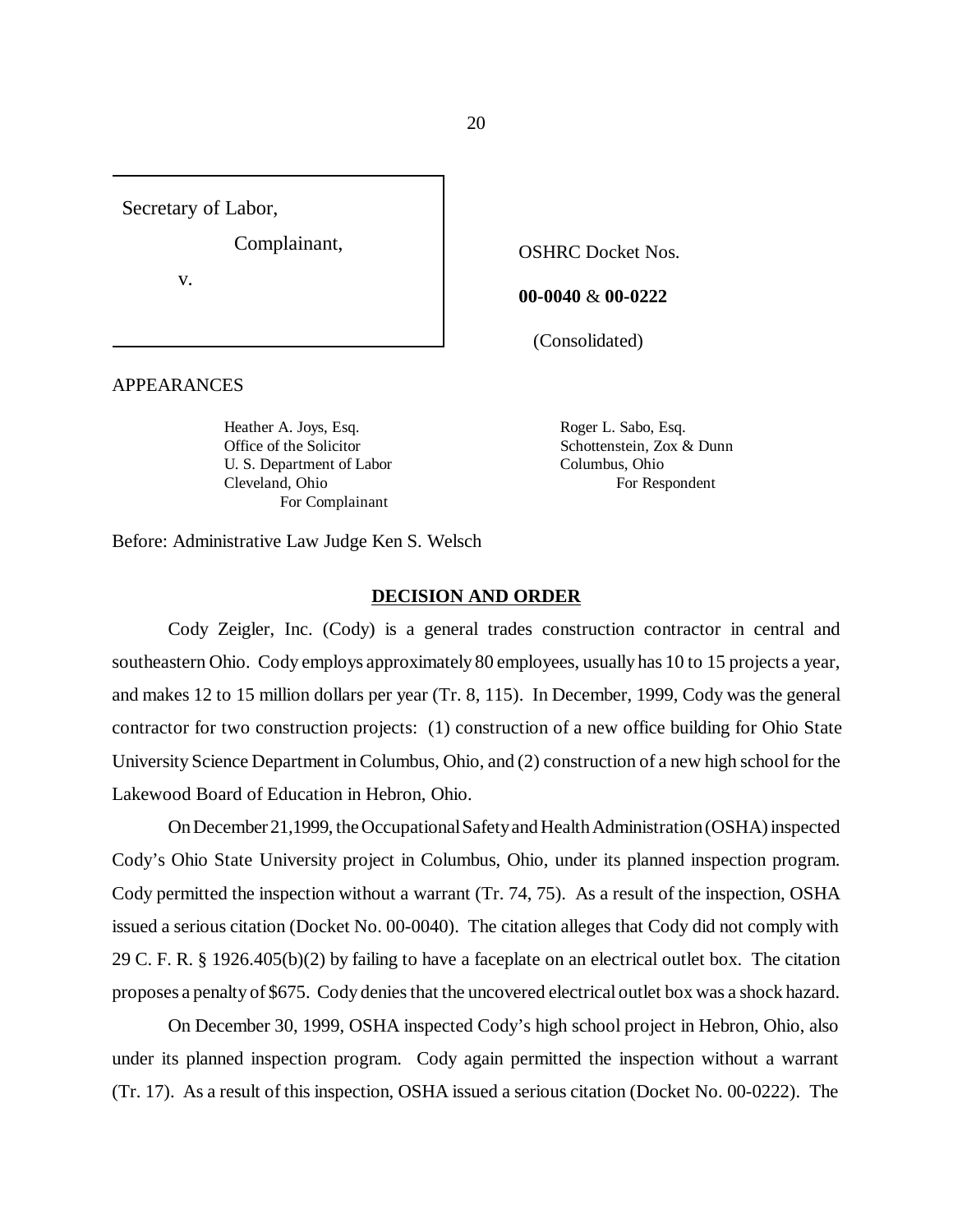citation alleges that Cody did not comply with 29 C. F. R. § 1926.25(a) by failing to keep the ramp area of Building B clear of forming pins protruding from the ground. The citation proposes a penalty of \$525. Cody denies that the forming pins were debris.

A hearing on the consolidated cases was held in Columbus, Ohio, on May 22, 2000. Jurisdiction and coverage are stipulated (Tr. 4-5). Cody contests both citations. Nonetheless, Cody's primary dispute is OSHA's repeated number of inspections of its worksites. Since February, 1998, Cody has been inspected eleven times by OSHA (Tr. 11). Cody claims § 8(a) of the Occupational Safety and Health Act (Act) as an affirmative defense.

For the reasons discussed, Cody's § 8(a) defense is rejected. The violation of § 1926.405(b)(2) (University project) is affirmed and the violation of § 1926.25(a) (high school project) is vacated.

#### **PROCEDURAL BACKGROUND**

Initially the consolidated cases were assigned for E-Z Trial proceedings. On February 28, 2000, Cody moved to remove the cases from E-Z Trial because of the complex nature of its § 8(a) defense and the need to conduct discovery to support its defense. Over the objections of the Secretary, the cases were removed from E-Z Trial by Order dated March 10, 2000. The hearing was scheduled for May 22, 2000.

On May 10, 2000, Cody moved to compel discovery as to certain of its interrogatories and requests for production of documents. On May 16, 2000, Cody sought a continuance of the hearing in order to take additional discovery on its affirmative defense. Cody requested documents and information used by the Columbus, Ohio OSHA Area Office in its inspection selection process, including the programmed inspection criteria. The Secretary objected as not relevant to any issue before the court. The court agreed and denied the motion to compel on May 17, 2000. Since no additional responses or documents were required, the motion for continuance of the hearing was also denied.

On May 18, 2000, the Secretary moved to quash a subpoena duces tecum issued to Deborah Zubaty, OSHA Area Director of the Columbus, Ohio, office. The subpoena duces tecum sought the same documents as rejected by the court in Cody's motion to compel. Also, Cody in its prehearing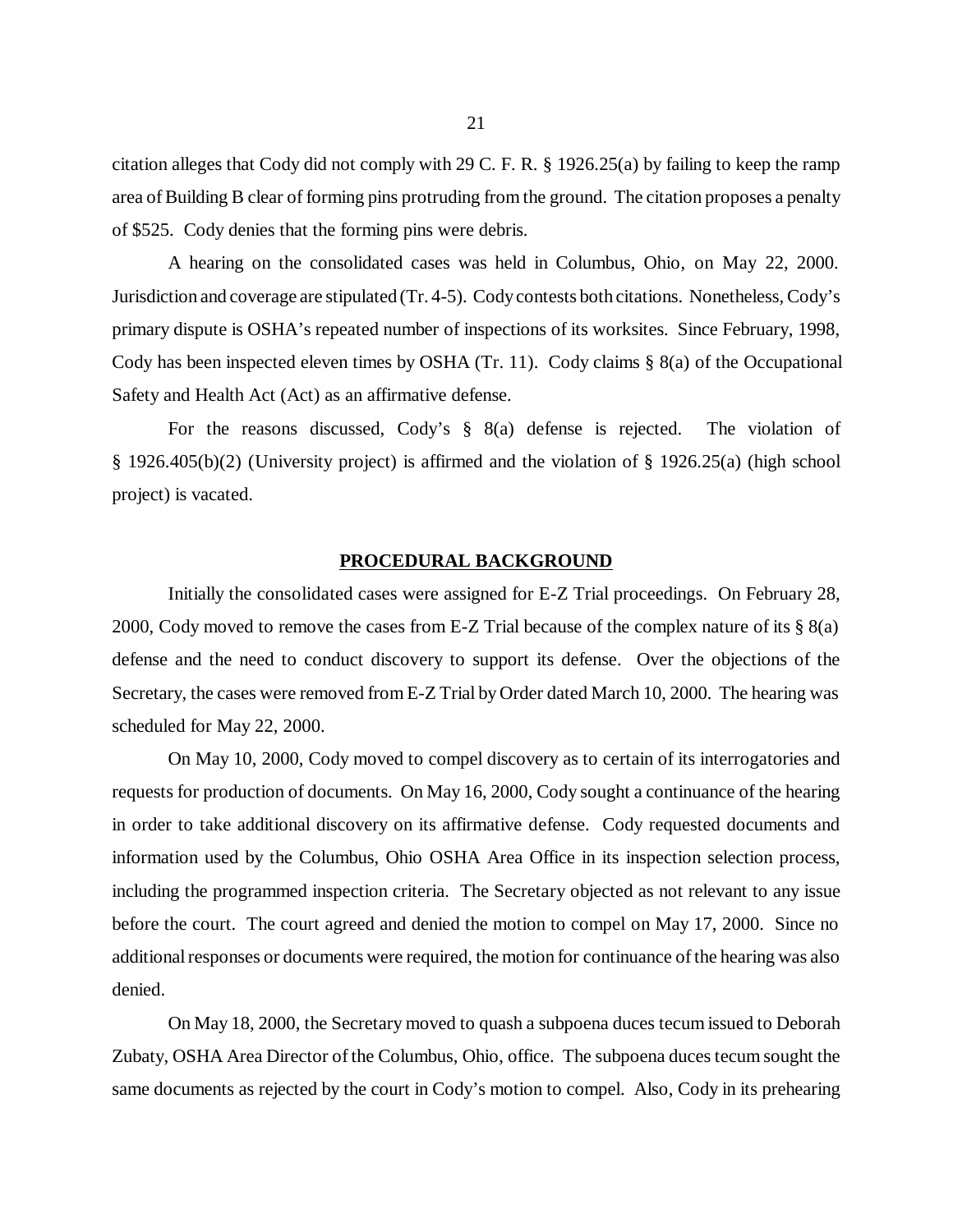exchange described Zubaty's expected testimony to involve "the manner by which companies are selected for planned or focused inspections in the construction industry and the criteria utilized by the Columbus Area Office for the assignment of planned inspections in the construction industry." The court by order dated May 19, 2000, granted the motion to quash.

During the hearing on May 22, 2000, Cody offered copies of computer printouts of inspections conducted by OSHA in central Ohio (Exhibit R-5) and Dodge Reports received by Cody during February, 2000 (Exhibit R-6). The court rejected both exhibits.

# **SECTION 8(a) DEFENSE**

Cody argues that OSHA's planned inspections of its worksites were unrealistically numerous and therefore not reasonable under  $\S$  8(a) of the Act. Cody asserts that it could not establish its defense because it was precluded from obtaining information which may show OSHA's unreasonable conduct (Respondent's Brief, pp. 8-12).

Section 8(a) provides:

(a) In order to carry out the purposes of this Act, the Secretary, upon presenting appropriate credentials to the owner, operator, or agent in charge, is authorized –

(1) to enter without delay and at reasonable times any factory, plant, establishment, construction site, or other area, workplace or environment where work is performed by an employee of an employer; and

(2) to inspect and investigate during regular working hours and at other reasonable times, and within reasonable limits and in a reasonable manner, any such place of employment and all pertinent conditions, structures, machines, apparatus, devices, equipment, and materials therein, and to question privately any such employer, owner, operator, agent or employee.

#### **Warrant Inspection**

The Supreme Court has held that the Fourth Amendment requires OSHA to obtain a warrant in order to conduct a nonconsensual inspection. *Marshall v. Barlow's, Inc.,* 436 U. S. 307 (1978). A warrant showing that a specific business has been chosen for an OSHA search on the basis of a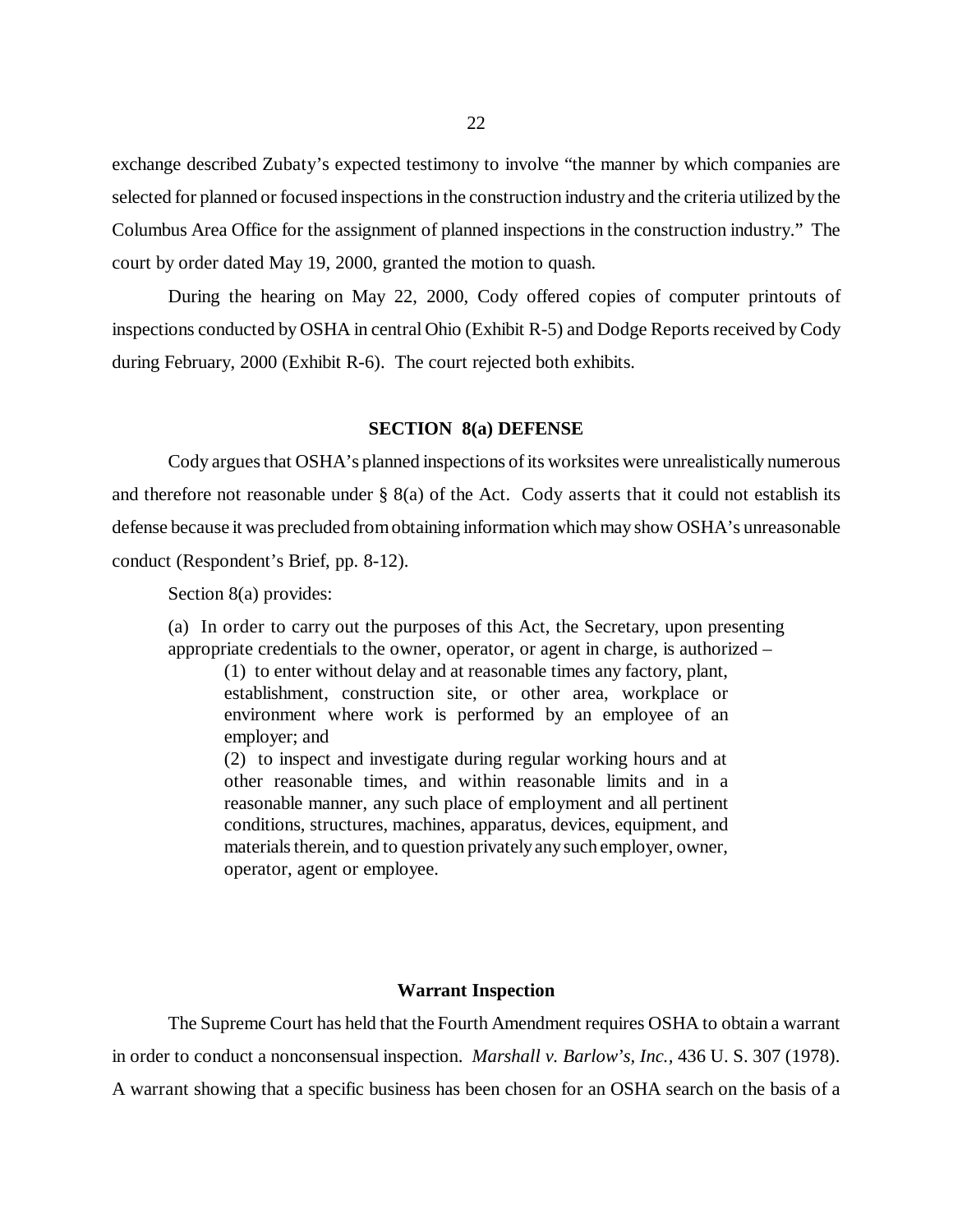general administrative plan for the enforcement of the Act derived from neutral sources . . . would protect an employer's Fourth Amendment rights. *Id.* at 320-321. A finding of administrative probable cause by a magistrate for a programmed inspection is based on a determination that the Secretary's administrative inspection plan is neutral and that the selection of an employer for inspection is pursuant to an application of the plan's neutral criteria. *In re Trinity,* 876 F.2d 1485, 1490 (11<sup>th</sup> Cir. 1989). In challenging a warrant, the employer is limited to contesting whether the material in the warrant application presented to the magistrate was sufficient to establish probable cause unless there is a substantial preliminary showing that false evidence was either knowingly and intentionally or recklessly presented to the magistrate. *Franks v. Delaware,* 438 U. S. 154, 171-172 (1978); *Tri-State Steel Construction, Inc.,* 15 BNA OSHC 1903, 1917 (Nos. 89-2611 and 89-2705, 1992). Courts have denied employers access to the underlying documents upon which an OSHA inspection plan is based unless the employer can prove that the agency did not follow the plan or that fraud was involved. *Donovan v. Trinity Industries, Inc.*, 824 F.2d 634, 637 (8<sup>th</sup> Cir. 1987) and *Donovan v. Hackney, Inc., 769 F.2d 650 (10<sup>th</sup> Cir. 1985), <i>cert. denied 475 U. S. 1081 (1986).* 

The OSHA inspections in this case were conducted according to a scheduled programmed inspection plan. Cody claims that OSHA's scheduled inspection plan is unreasonable. The appropriate procedure for challenging the criteria used in selecting an employer for a scheduled programmed inspection is in the context of challenging the warrant application. Cody did not assert its rights at the proper time – the time of the inspection. *Stephenson Enterprises, Inc. v. Marshall,* 578 F.2d 1021, 1024 ( $5<sup>th</sup>$  Cir. 1978). Cody consented to both inspections; therefore, no warrants were obtained. By consenting to both inspections, Cody waived its Fourth Amendment right to review the probable cause basis for inspection.

#### **Consensual Inspection**

Even though Cody waived its Fourth Amendment rights by not requesting a warrant for inspection in both cases, it is not precluded from claiming that the inspections were unreasonable under § 8(a) of the Act. *Hamilton Fixtures,* 16 BNA OSHC 1073, 1078 (No. 88-1720, 1993), *aff'd.* 28 F.3d 1213 (6<sup>th</sup> Cir. 1995). Cody does assert its claim under § 8(a).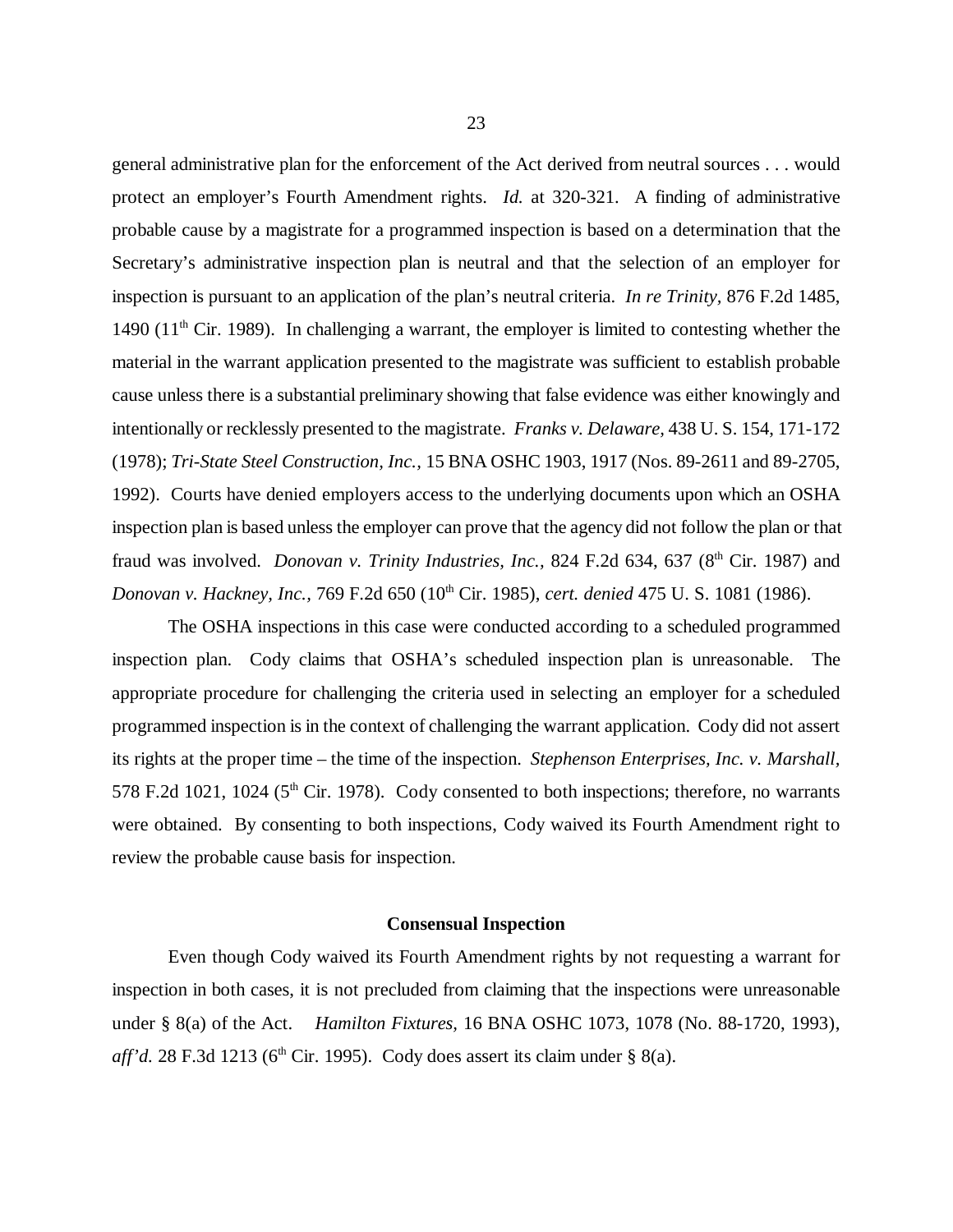To establish the  $\S$  8(a) affirmative defense of unreasonable inspection, the employer must prove unreasonable conduct by OSHA. *Hamilton* at 1078. Additionally, the employer must show that OSHA substantially failed to comply with the provisions of § 8(a) and such noncompliance substantially prejudiced the employer. *Gem Industrial, Inc.,* 17 BNA OSHC 1184, 1187 (No. 93- 1122, 1995). However, the language of § 8(a) applies only to the actual on-site inspection by OSHA. *L. R. Willson and Sons, Inc.,* 17 BNA OSHC 2059, 2061 (No. 94-1546, 1997).

In this case Cody did not allege and did not seek to prove any misconduct on the part of either of the OSHA compliance officers or misconduct in the manner of their on-site inspections. Cody has not established a violation of § 8(a) of the Act. Therefore, its unreasonable inspection defense fails.

Cody's § 8(a) defense in this case is similar to the consolidated cases involving Cody, decided May 12, 2000, by Administrative Law Judge Cook. Cody's argument in that case was that it was denied a fair hearing by the exclusion of evidence relevant to its  $\S$  8(a) affirmative defense. In rejecting Cody's § 8(a) defense, Judge Cook noted that Cody had consistently been unwilling or unable to define its affirmative defense, cite any legal basis, and present evidence to make a threshold showing of its defense. The burden is on Cody to identify the basis of its defense, not merely speculate and seek discovery. *Secretary of Labor v. Cody-Zeigler, Inc.,* OSHRC Docket Nos. 99- 0912, 99-0913, and 99-0914 (Decision of ALJ Cook, May 12, 2000), directed for review by Review Commission (June 20, 2000).

#### **ALLEGED VIOLATIONS**

The Secretary has the burden of proving, by a preponderance of the evidence, a violation of a standard.

In order to establish a violation of an occupational safety or health standard, the Secretary has the burden of proving: (a) the applicability of the cited standard, (b) the employer's noncompliance with the standard's terms, (c) employee access to the violative conditions, and (d) the employer's actual or constructive knowledge of the violation (*i.e.,* the employer either knew, or with the exercise of reasonable diligence could have known, of the violative conditions).

*Atlantic Battery Co.,* 16 BNA OSHC 2131, 2138 (No. 90-1747, 1994).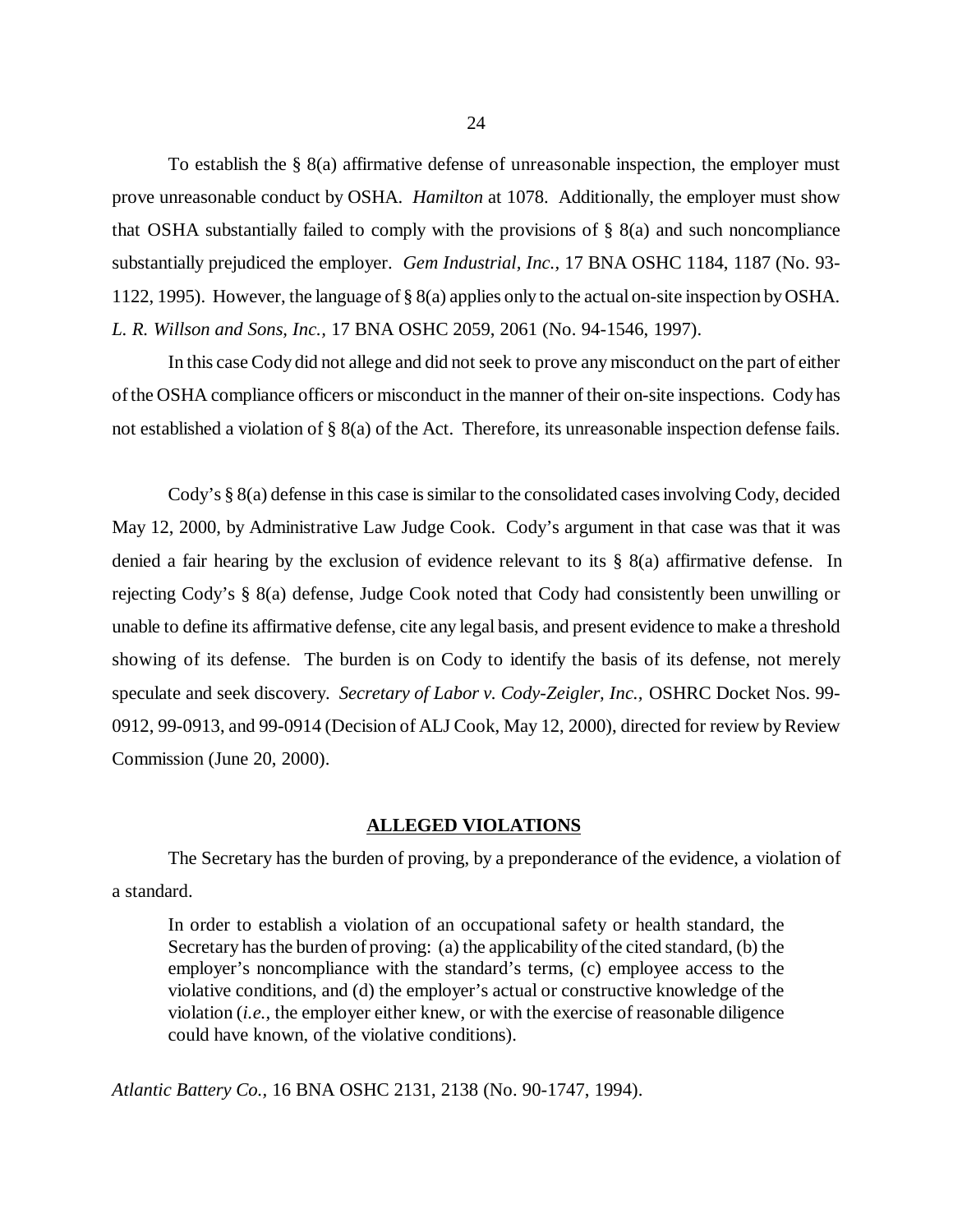# **DOCKET NO. 00-0040 ALLEGED § 1926.405(b)(2) VIOLATION**

OSHA Compliance Officer (CO) John Sahayda was assigned to inspect Cody's building construction site at Ohio State University in Columbus, Ohio. On December 21, 1999, CO Sahayda held an opening conference with the Cody job superintendent, Mark Shaner, at the site (Tr. 74). Shaner accompanied CO Sahayda on the walk-around inspection. Three Cody employees were on site. The worksite was in the initial stage of construction. CO Sahayda observed digging and grading for foundation work (Tr. 75).

After the inspection CO Sahayda held a closing conference with Shaner in the Cody job trailer (Tr. 76). He pointed out to Shaner an electrical outlet box in the trailer that did not have a faceplate or cover. The outlet was 110 volts. A heater was plugged into the outlet and was running. The electrical outlet box was about five feet above the floor on a partition in the trailer. Shaner said that he was aware of it and had mentioned it to the electricians but they had not returned to install a faceplate (Exh. R-4; Tr. 77, 96, 102).

A citation was issued for violation of § 1926.405(b)(2) alleging that the electrical outlet box in the job trailer did not have a faceplate or cover. Section 1926.405(b)(2) provides in pertinent part:

Covers and canopies. All pull boxes, junction boxes, and fittings shall be provided with covers.

#### **Discussion**

The electrical outlet box did not have a faceplate as required by  $\S$  1926.405(b)(2). This condition exposed employees to an electric shock hazard. The lack of a faceplate was in plain view. The employees entered the job trailer to warm up, eat lunch, and meet at break time (Tr. 78). Also, Shaner, who was aware of the missing faceplate, regularly used the trailer as his office.

Accordingly, the violation of § 1926.405(b)(2) is affirmed as serious. The nature of the injury from electrical shock could be serious. Based on the size of the company, history of violations and gravity of the violation, a penalty of \$100 is assessed.

# **DOCKET NO. 00-0222 ALLEGED § 1926.25(a) VIOLATION**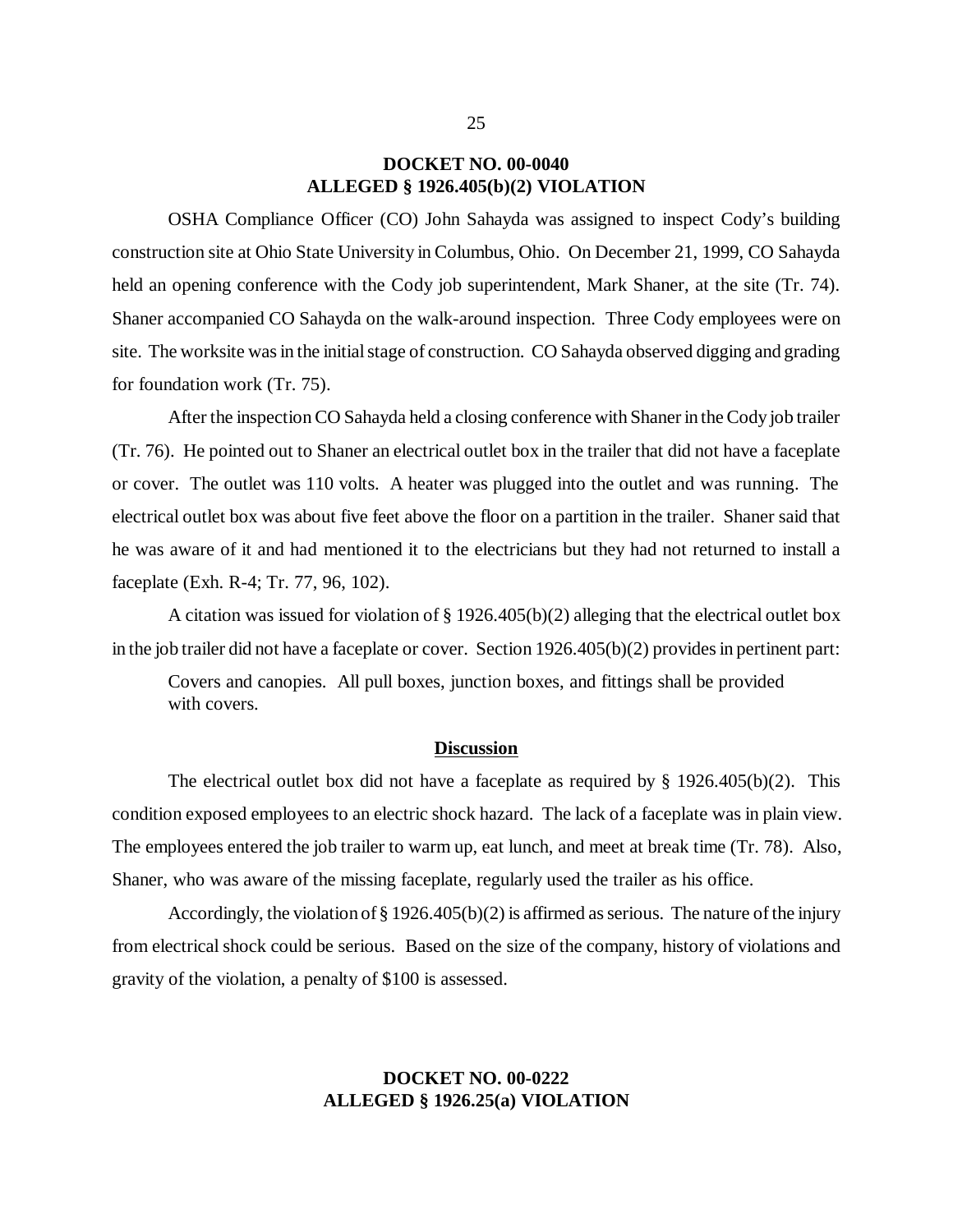OSHA Compliance Officer Charles Sampsel inspected Cody's construction site at Lakewood high school in Hebron, Ohio. On December 30, 1999, when CO Sampsel entered the job site, he met Cody's superintendent, Mark Robinson, and conducted an opening conference (Tr. 16). CO Sampsel was asked to wait to begin his inspection until Cody's consultant, John Ogle, could arrive (Tr. 16). CO Sampsel conducted the walk-around inspection with Mr. Robinson and Mr. Ogle. Approximately 15 employees were on site (Tr. 18). The project was approximately fifty percent complete (Tr. 17).

During the inspection CO Sampsel observed approximately 6 forming pins sticking out of the ground in the ramp area of Building B (Exh. C-1; Tr. 19, 20). Forming pins were approximately 18 – 19 inches long, one-half inch wide, weigh two pounds, and have holes through them (Tr. 44, 111- 113). The pins were driven into the ground in order for formwork (wood) to be nailed in place through holes in the forming pin (Tr. 111). Concrete is then poured into the form (Tr. 45, 111). When the concrete is cured, the form and forming pins are removed. The forming pins are used over and over again (Tr. 112).

Robinson told CO Sampsel that the forming pins were sticking up in the ground because a vehicle had hit the forms and the lumber had to be discarded (Tr. 22, 64). The accident occurred the day before the inspection (Tr. 64). The forming pins had been left exposed for a day and were in place for other forms to be placed at those pins so that concrete could be poured to complete the ramp (Tr. 64).

A citation was issued for violation of § 1926.25(a) in that Cody did not keep the ramp area of Building B clear of forming pins protruding from the ground. Section 1926.25(a) states:

(a) During the course of construction, alteration, or repairs, form and scrap lumber with protruding nails, and all other debris, shall be kept cleared from work areas, passageways, and stairs, in and around buildings or other structures.

#### **Discussion**

A forming pin is a piece of construction equipment that will be used again and again. The compliance officer admitted it was equipment (Tr. 45). The forming pins were not laying around but were protruding from the ground because forms were going to be reinstalled and concrete poured. Equipment is not considered "debris" within § 1926.25(a). *Gallo Mechanical Contractors, Inc.,* 9